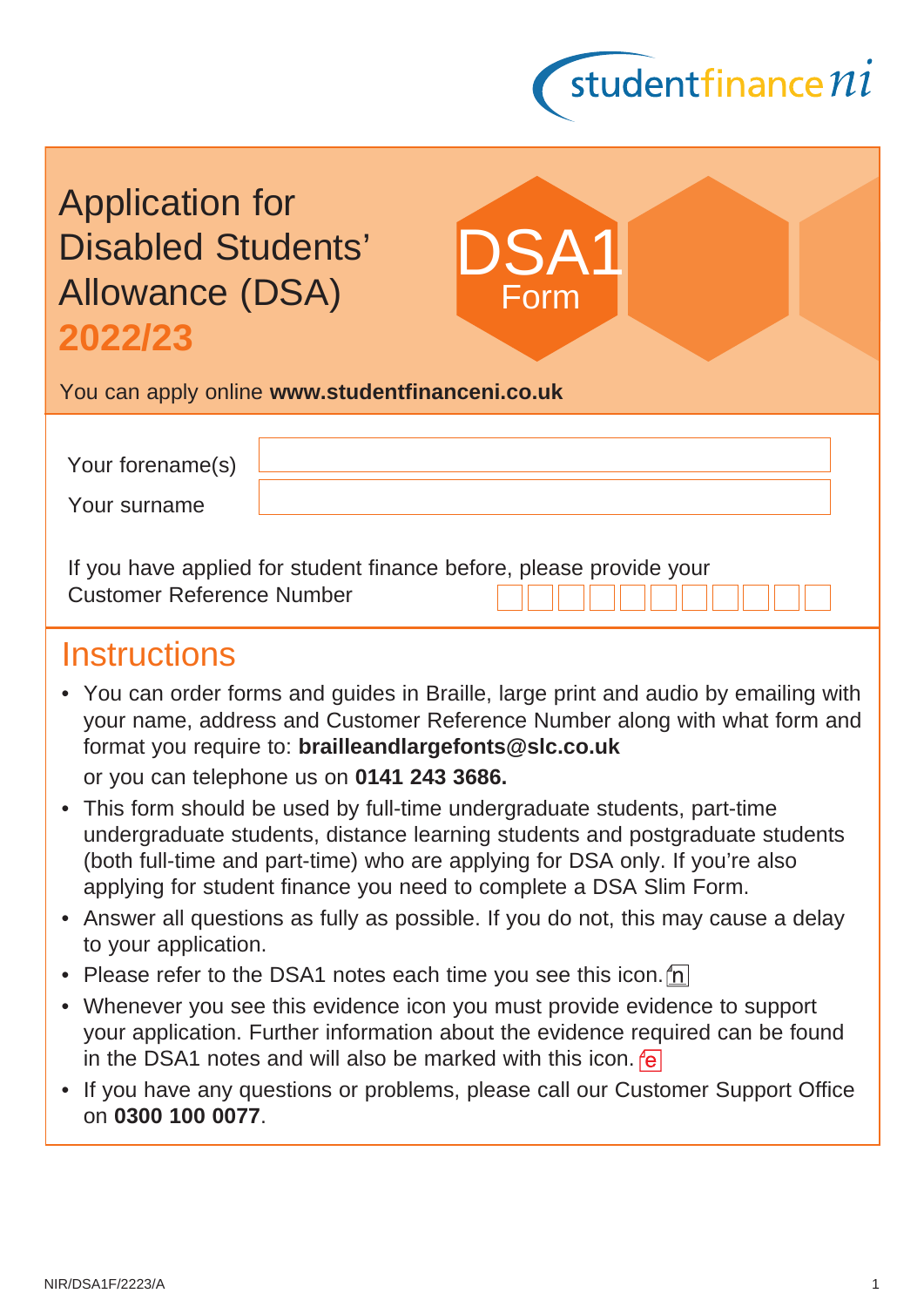# **Instructions**

To find out how we'll use the information you provide go to **[www.studentfinanceni.co.uk/privacy-notice](http://www.studentfinanceni.co.uk/privacy-notice)** to read our Privacy Notice before completing this form.

You may be eligible for a bursary or scholarship. In order for a university or college to determine and pay any bursary or scholarship to which you may be entitled, we will share some of your personal, financial and course details as well as information about your eligibility for student finance with them. For more information about this, read our Privacy Notice.

Please contact the university or college if you require further information about their bursaries and scholarships.

## **Section 1 - personal details**

| <b>Personal details</b>  |                                                                                  |
|--------------------------|----------------------------------------------------------------------------------|
| <b>Title</b>             | $Mrs$ $\Box$ Miss<br>Mr<br><b>Ms</b>                                             |
| Forename(s)              |                                                                                  |
| Surname                  |                                                                                  |
| <b>Sex</b>               | Male  <br>Female                                                                 |
| Date of birth            | <b>Month</b><br>Year<br>Day                                                      |
| certificate or passport. | Please complete these questions with the details exactly as stated on your birth |
|                          | Place of birth (the name of the town or village)                                 |
| Nationality <u>n</u>     |                                                                                  |
|                          |                                                                                  |
|                          |                                                                                  |
|                          |                                                                                  |

**a**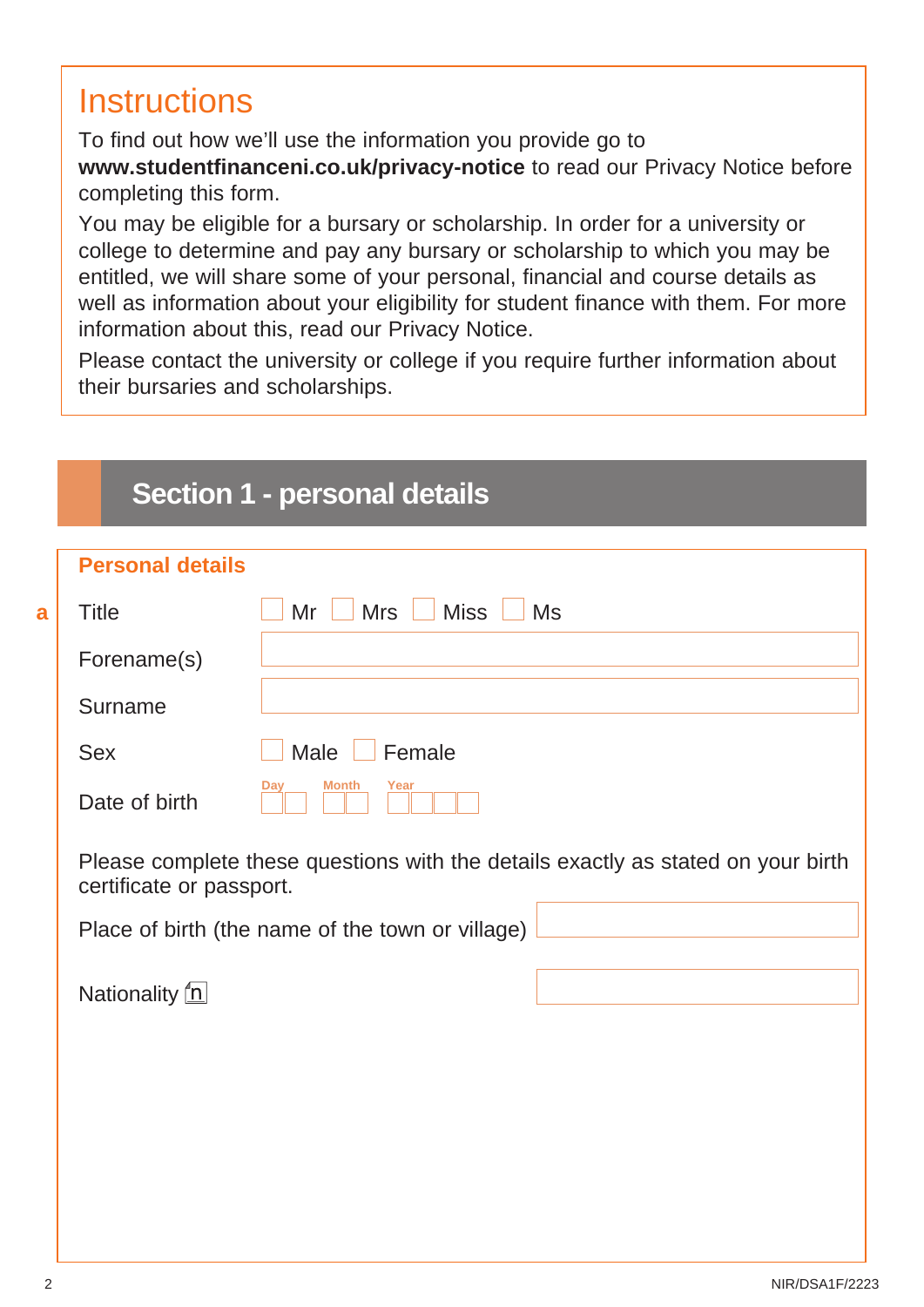|    | <b>Section 1 - personal details continued</b>                                                                                                                                                                                                                                                                                            |  |  |  |  |
|----|------------------------------------------------------------------------------------------------------------------------------------------------------------------------------------------------------------------------------------------------------------------------------------------------------------------------------------------|--|--|--|--|
| b1 | <b>Identity evidence details</b><br>No if 'No' go to b4<br>Yes<br>Do you hold a valid UK or ROI passport? $\underline{f}$                                                                                                                                                                                                                |  |  |  |  |
| b2 | What type of valid passport do<br>$UK$ – provide your UK<br>you hold? ne<br>go to b3<br>passport details                                                                                                                                                                                                                                 |  |  |  |  |
|    | $ROI$ – send us your<br>original ROI<br>go to c<br>passport                                                                                                                                                                                                                                                                              |  |  |  |  |
|    | <b>Both:</b><br>- provide your UK<br>go to b3                                                                                                                                                                                                                                                                                            |  |  |  |  |
|    | passport details; or<br>- send us your<br>go to c<br>original ROI<br>passport                                                                                                                                                                                                                                                            |  |  |  |  |
| b3 | <b>UK Passport details only</b><br>Provide the following details from your UK passport which must be currently<br>valid and not expired.<br>We will share the passport details you provide with HM Passport Office to<br>confirm that they're valid.<br>Complete the following exactly as stated on your UK passport.<br>Passport number |  |  |  |  |
|    | Forename(s)                                                                                                                                                                                                                                                                                                                              |  |  |  |  |
|    | Surname<br>Month<br>Year<br>Dav<br>Date of issue                                                                                                                                                                                                                                                                                         |  |  |  |  |
|    | Month<br>Year<br>Day<br>go to c<br>Date of expiry                                                                                                                                                                                                                                                                                        |  |  |  |  |
|    | If you have provided your UK passport details, <b>do not</b> send your original UK<br>passport to us.                                                                                                                                                                                                                                    |  |  |  |  |
|    |                                                                                                                                                                                                                                                                                                                                          |  |  |  |  |
|    |                                                                                                                                                                                                                                                                                                                                          |  |  |  |  |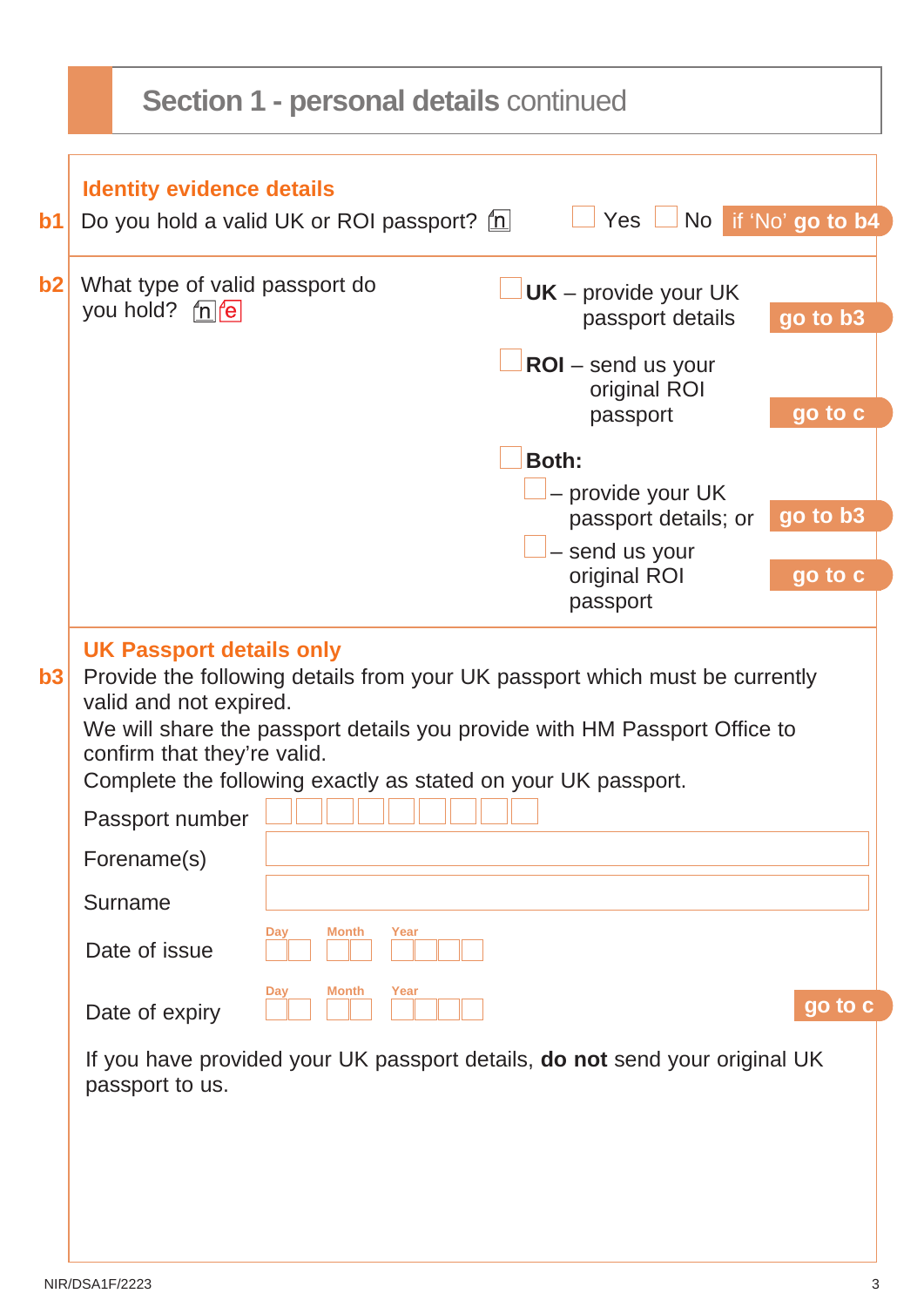|                | <b>Section 1 - personal details continued</b>                                                                                                                                                                        |                                               |                                |                                                                                                               |  |                        |        |  |
|----------------|----------------------------------------------------------------------------------------------------------------------------------------------------------------------------------------------------------------------|-----------------------------------------------|--------------------------------|---------------------------------------------------------------------------------------------------------------|--|------------------------|--------|--|
| b4             | Send your original non-UK passport or Biometric Residence Permit; [n] fe]<br>or<br>Send your original UK or ROI birth or adoption certificate and a completed<br>Birth/Adoption Certificate form. n Fe               |                                               |                                |                                                                                                               |  |                        |        |  |
| $\mathbf c$    | <b>Previous loans</b><br>Have you ever had any other loans from the<br>Yes   No<br>if 'No' go to d<br>Student Loans Company Ltd (SLC)? n<br>If 'Yes', are you behind with the repayments?<br><b>No</b><br><b>Yes</b> |                                               |                                |                                                                                                               |  |                        |        |  |
| d              |                                                                                                                                                                                                                      | <b>Contact details</b><br>it here. $\sqrt{n}$ |                                | Please give your home address, if your contact address is different provide                                   |  |                        |        |  |
|                |                                                                                                                                                                                                                      | <b>Home address</b>                           |                                |                                                                                                               |  | <b>Contact address</b> |        |  |
|                |                                                                                                                                                                                                                      |                                               |                                |                                                                                                               |  |                        |        |  |
|                |                                                                                                                                                                                                                      | Postcode                                      |                                |                                                                                                               |  | Postcode               |        |  |
|                |                                                                                                                                                                                                                      |                                               | Home phone number              |                                                                                                               |  |                        |        |  |
|                |                                                                                                                                                                                                                      |                                               | Mobile phone number            |                                                                                                               |  |                        |        |  |
|                |                                                                                                                                                                                                                      | <b>Email address</b>                          |                                |                                                                                                               |  |                        |        |  |
|                |                                                                                                                                                                                                                      | <b>Armed Forces</b>                           |                                |                                                                                                               |  |                        |        |  |
| e1             |                                                                                                                                                                                                                      |                                               | outside Northern Ireland? n e  | Are you a member of the Armed Forces serving                                                                  |  |                        | Yes No |  |
| e <sub>2</sub> |                                                                                                                                                                                                                      |                                               | (for example: spouse or child) | Are you a family member of someone in the Armed Forces<br>serving outside Northern Ireland? [n] <sup>re</sup> |  |                        | Yes No |  |
|                |                                                                                                                                                                                                                      |                                               |                                |                                                                                                               |  |                        |        |  |
|                |                                                                                                                                                                                                                      |                                               |                                |                                                                                                               |  |                        |        |  |
|                |                                                                                                                                                                                                                      |                                               |                                |                                                                                                               |  |                        |        |  |
|                |                                                                                                                                                                                                                      |                                               |                                |                                                                                                               |  |                        |        |  |
|                |                                                                                                                                                                                                                      |                                               |                                |                                                                                                               |  |                        |        |  |

٦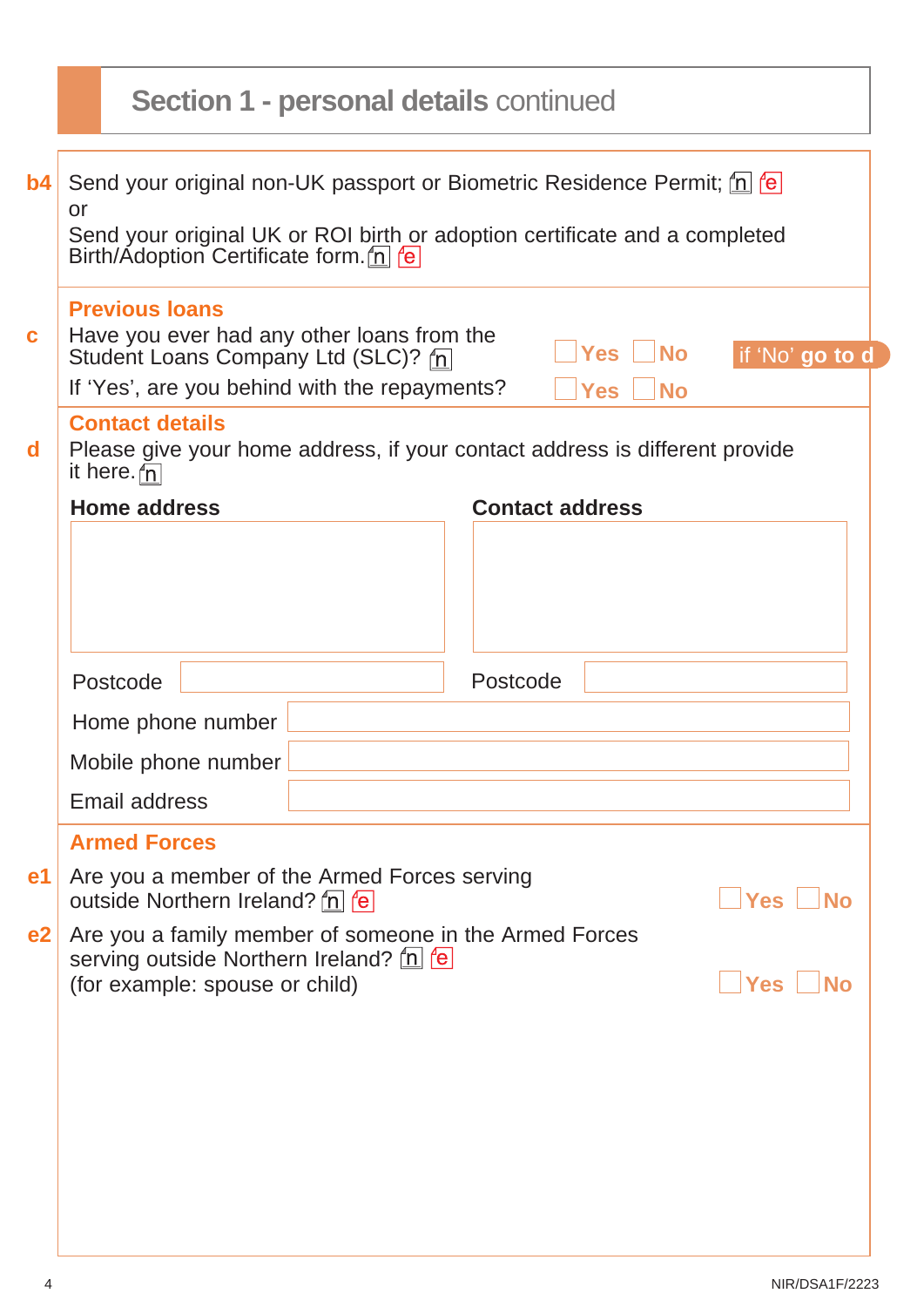# **Section 2 - other financial support**

### **Bursaries and awards**

|               | If you are an <b>undergraduate student</b> in this academic year will you be eligible |  |  |
|---------------|---------------------------------------------------------------------------------------|--|--|
| to apply for: |                                                                                       |  |  |

| to apply for:                                                                                                                                                                                                                                                                                                          |                         |  |  |  |  |
|------------------------------------------------------------------------------------------------------------------------------------------------------------------------------------------------------------------------------------------------------------------------------------------------------------------------|-------------------------|--|--|--|--|
| • an NHS bursary (excluding the social work bursary paid by the<br>NHS Business Services Authority); or                                                                                                                                                                                                                | <b>No</b><br><b>Yes</b> |  |  |  |  |
| • a bursary from Student Awards Agency Scotland (SAAS); or                                                                                                                                                                                                                                                             | <b>Yes</b><br><b>No</b> |  |  |  |  |
| a healthcare bursary from the Department of Health (DoH)?                                                                                                                                                                                                                                                              | <b>Yes</b><br><b>No</b> |  |  |  |  |
| If you are a <b>postgraduate student</b> in this academic year<br>will you be eligible to apply for:                                                                                                                                                                                                                   |                         |  |  |  |  |
| • an NHS, SAAS or other healthcare bursary; or                                                                                                                                                                                                                                                                         | <b>Yes</b><br><b>No</b> |  |  |  |  |
| • a Research Council bursary; or                                                                                                                                                                                                                                                                                       | <b>No</b><br><b>Yes</b> |  |  |  |  |
| an NHS Business Services Authority bursary for students<br>$\bullet$<br>studying an approved postgraduate social work course; or                                                                                                                                                                                       | <b>Yes</b><br><b>No</b> |  |  |  |  |
| a bursary from your college or university that includes extra<br>support because of your disability, long-term health condition,<br>mental health condition or specific learning difficulty (do not<br>count any payment you get from your university's or<br><b>Yes</b><br><b>No</b><br>college's hardship funds); or |                         |  |  |  |  |
| funding from the Department for the Economy or from<br>your university?                                                                                                                                                                                                                                                | <b>No</b><br><b>Yes</b> |  |  |  |  |
| If you receive one of these bursaries or awards and there is no element for<br>disability, please forward a copy of your funding notification to confirm.                                                                                                                                                              |                         |  |  |  |  |
| If you receive one of these bursaries or awards which includes an element<br>for disability you will not be eligible for Disabled Students' Allowance<br>through Student Finance NI. Do not continue with this application.                                                                                            |                         |  |  |  |  |
| Do you currently receive any financial help towards travel costs?<br>e.g. mobility component of Disability Living Allowance or Personal<br>Independence Payment                                                                                                                                                        | <b>Yes</b><br><b>No</b> |  |  |  |  |
| If 'Yes' please provide full details including amounts                                                                                                                                                                                                                                                                 |                         |  |  |  |  |
| <b>Type of financial help</b>                                                                                                                                                                                                                                                                                          | Amount $(E)$            |  |  |  |  |
|                                                                                                                                                                                                                                                                                                                        |                         |  |  |  |  |
|                                                                                                                                                                                                                                                                                                                        |                         |  |  |  |  |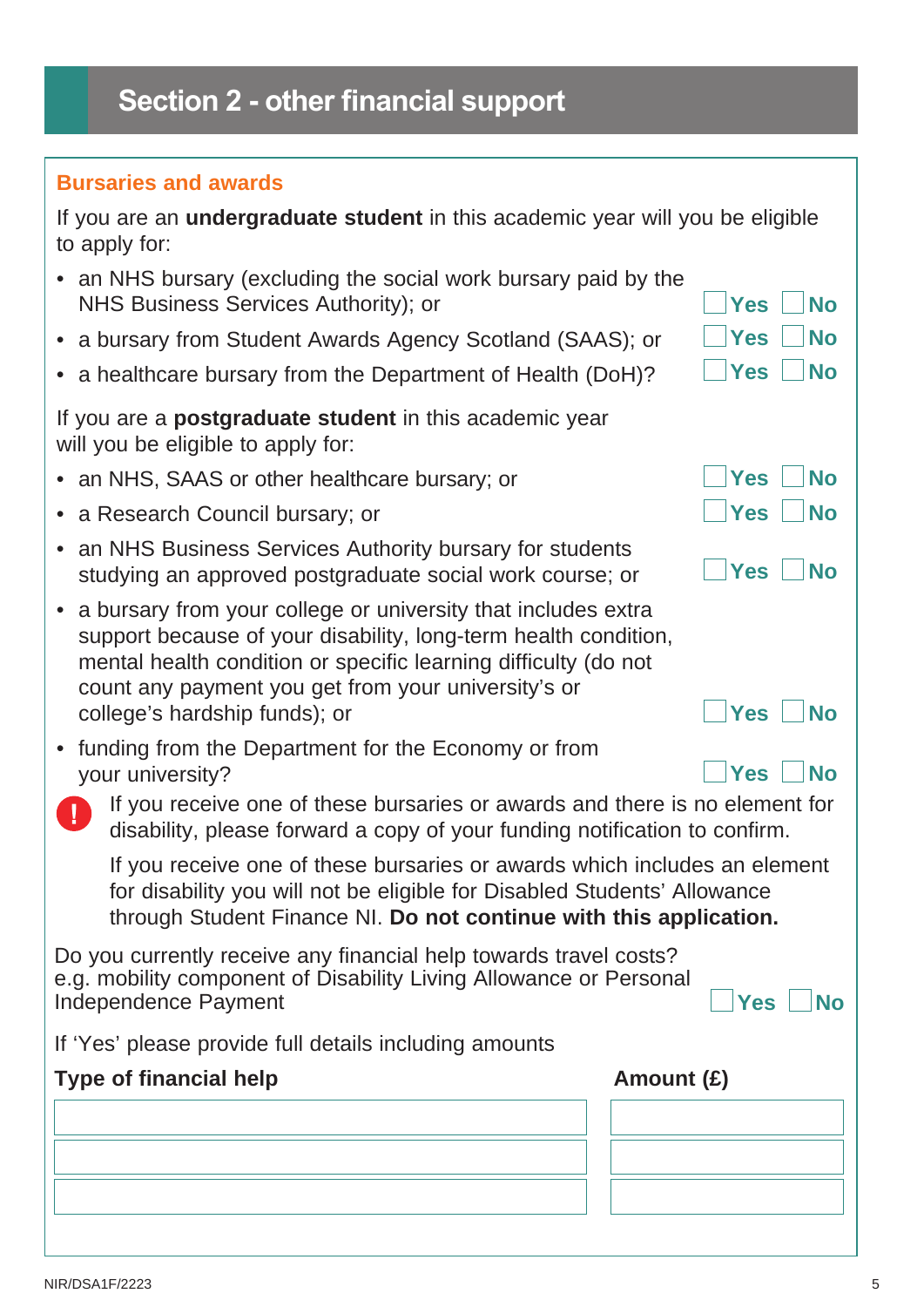# **Section 3 - residence**

| a <sub>1</sub> | Are you a UK national? $\ln  \mathbf{e} $                                                                                                                                                               | <b>No</b><br><b>Yes</b> |                                                                                                                                                                                                      | if 'No' go to a2<br>if 'Yes' go to b1 |
|----------------|---------------------------------------------------------------------------------------------------------------------------------------------------------------------------------------------------------|-------------------------|------------------------------------------------------------------------------------------------------------------------------------------------------------------------------------------------------|---------------------------------------|
| a2             | Are you an Irish citizen? [n] e                                                                                                                                                                         | <b>No</b>               |                                                                                                                                                                                                      | if 'No' go to a3                      |
|                |                                                                                                                                                                                                         |                         | <b>Yes</b> – have you been resident in the<br>UK and Islands for the three<br>years prior to the first day of<br>the first academic year of your<br>course?                                          |                                       |
|                |                                                                                                                                                                                                         |                         | <b>No</b>                                                                                                                                                                                            | if 'No' go to a3                      |
|                |                                                                                                                                                                                                         |                         | <b>Yes</b>                                                                                                                                                                                           | if 'Yes' go to b2                     |
| a3             | Are you the family member of a UK<br>national, and both you and your UK                                                                                                                                 | <b>No</b>               |                                                                                                                                                                                                      | if 'No' go to a4                      |
|                | national family member were living:<br>• in the UK on 31 December 2020,<br>after moving to the UK from the EEA<br>or Switzerland on or after 1 January<br>2018; or<br>• in the EEA or Switzerland on 31 |                         | Yes $-$ have both you and your<br>family member been resident<br>in the UK, Gibraltar, EEA or<br>Switzerland for three years<br>prior to the first day of the first<br>academic year of your course? |                                       |
|                | December 2020? $\ln  \mathbf{e} $                                                                                                                                                                       |                         | <b>No</b>                                                                                                                                                                                            | if 'No' go to a4                      |
|                |                                                                                                                                                                                                         |                         | <b>Yes</b>                                                                                                                                                                                           | if 'Yes' go to b2                     |
|                |                                                                                                                                                                                                         |                         |                                                                                                                                                                                                      |                                       |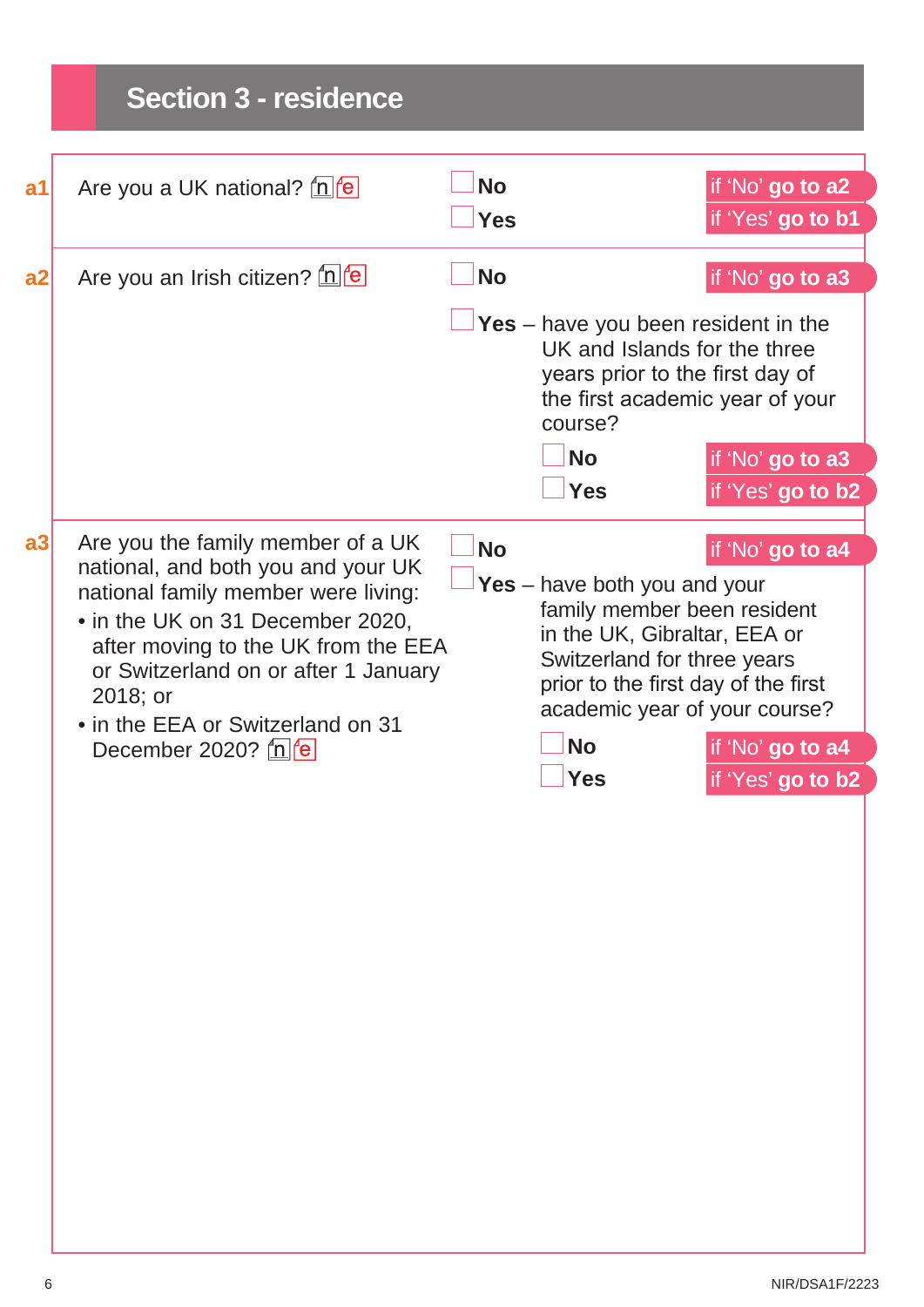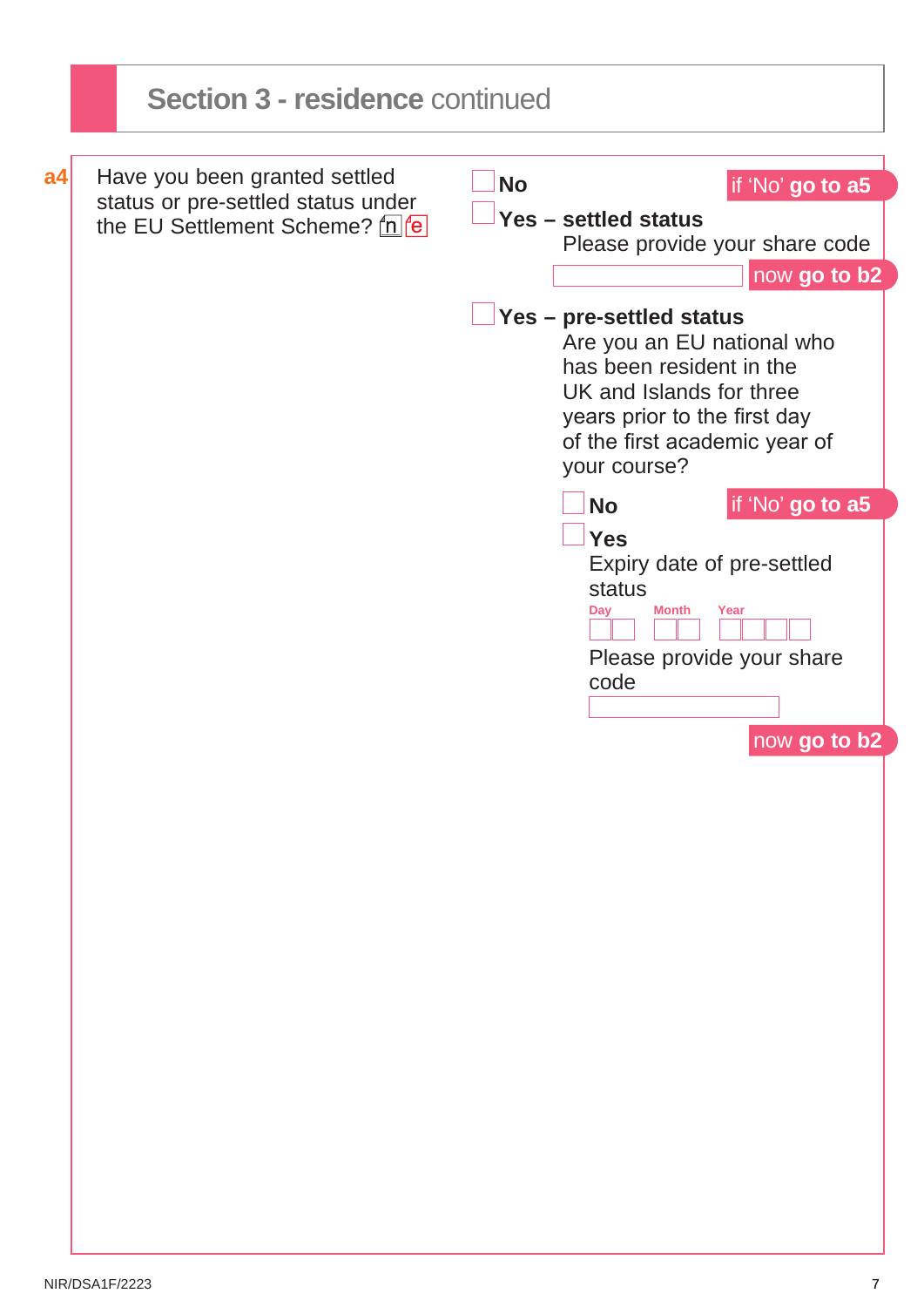|                | <b>Section 3 - residence continued</b>               |           |                                                                                                                                                                                                                     |  |  |  |
|----------------|------------------------------------------------------|-----------|---------------------------------------------------------------------------------------------------------------------------------------------------------------------------------------------------------------------|--|--|--|
|                |                                                      |           |                                                                                                                                                                                                                     |  |  |  |
| a <sub>5</sub> | Are you the child of a Swiss<br>national? <u>n</u> e | <b>No</b> | if 'No' go to a6<br>Yes – were you resident in the UK,<br>Gibraltar, EEA or Switzerland<br>for three years prior to the first<br>day of the first academic year of<br>your course?<br>if 'No' go to a6<br><b>No</b> |  |  |  |
|                |                                                      |           | Yes - provide your:<br>Expiry date for pre-settled<br>status<br><b>Month</b><br>Year<br>Day<br>Share code<br>If your parent or step-parent                                                                          |  |  |  |
|                |                                                      |           | has settled or pre-settled<br>status under the EU<br>Settlement Scheme, provide<br>their:<br>Date of birth<br>Year<br><b>Month</b><br>Dav<br>Expiry date if they have                                               |  |  |  |
|                |                                                      |           | pre-settled status<br><b>Month</b><br>Year<br>Day<br>Share code<br>now go to b2                                                                                                                                     |  |  |  |
|                |                                                      |           |                                                                                                                                                                                                                     |  |  |  |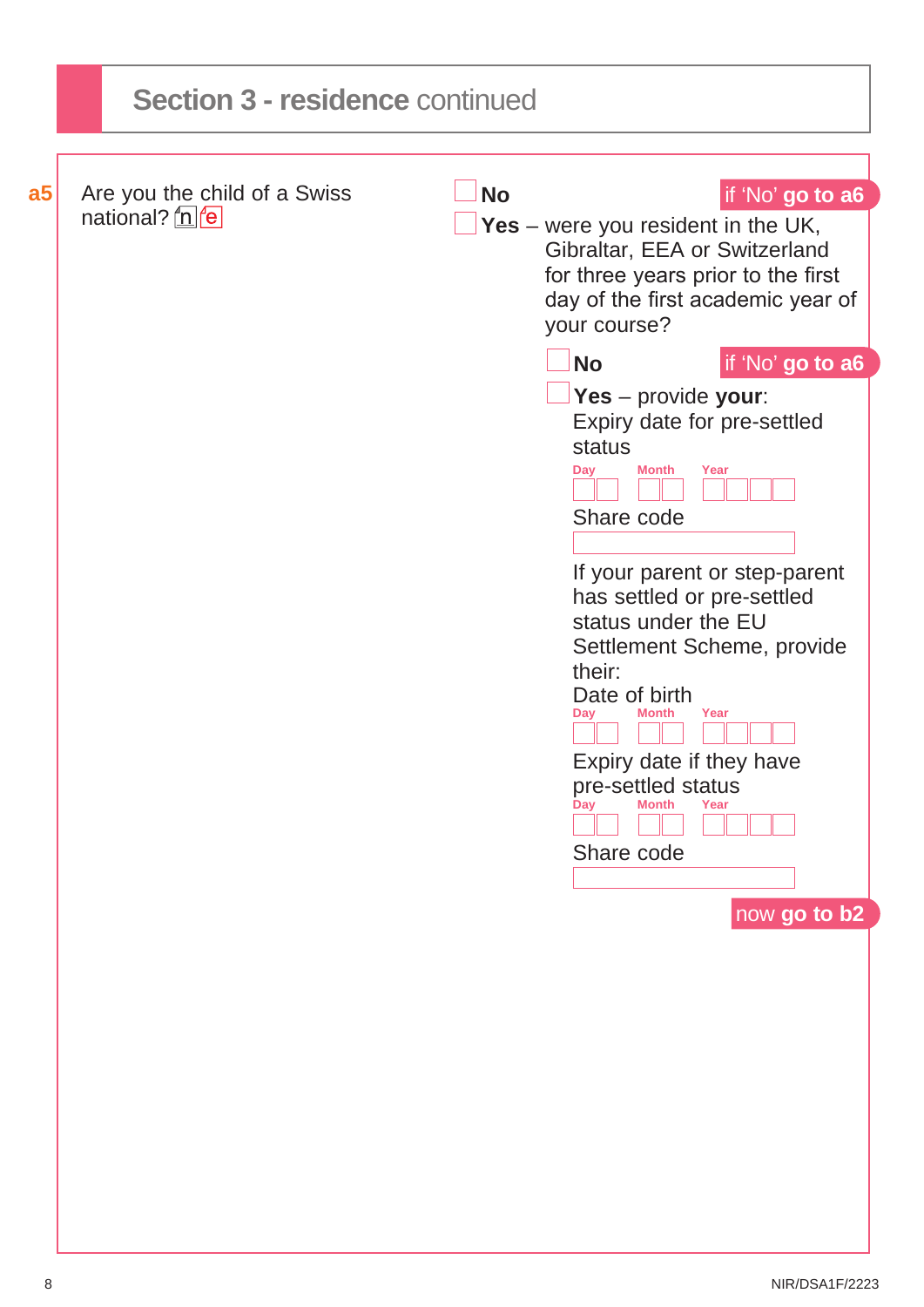# **Section 3 - residence** continued

| а6                                                                                                                                                                                                                                                                | Are you or your: | <b>No</b>                  | if 'No' go to a7                                                                                                                                                                          |
|-------------------------------------------------------------------------------------------------------------------------------------------------------------------------------------------------------------------------------------------------------------------|------------------|----------------------------|-------------------------------------------------------------------------------------------------------------------------------------------------------------------------------------------|
| • husband, wife, civil partner;<br>• parent(s), step-parent; or<br>• child, step-child<br>• other direct ascending or<br>descending line family member<br>an EEA or Swiss national who is<br>working, or has worked or is looking<br>for work in the UK? $n \neq$ |                  |                            | $\blacksquare$ Yes - I have been working or looking<br>for work in the UK.<br><b>Yes</b> – my family member has been<br>working or looking for work in the<br>UK. My family member is my: |
|                                                                                                                                                                                                                                                                   |                  | husband/wife/civil partner |                                                                                                                                                                                           |
|                                                                                                                                                                                                                                                                   |                  |                            | parent(s)/step-parent                                                                                                                                                                     |
|                                                                                                                                                                                                                                                                   |                  |                            | child/step-child                                                                                                                                                                          |
|                                                                                                                                                                                                                                                                   |                  |                            | other direct ascending<br>or descending line family<br>member - only applicable to<br>EEA worker family members.                                                                          |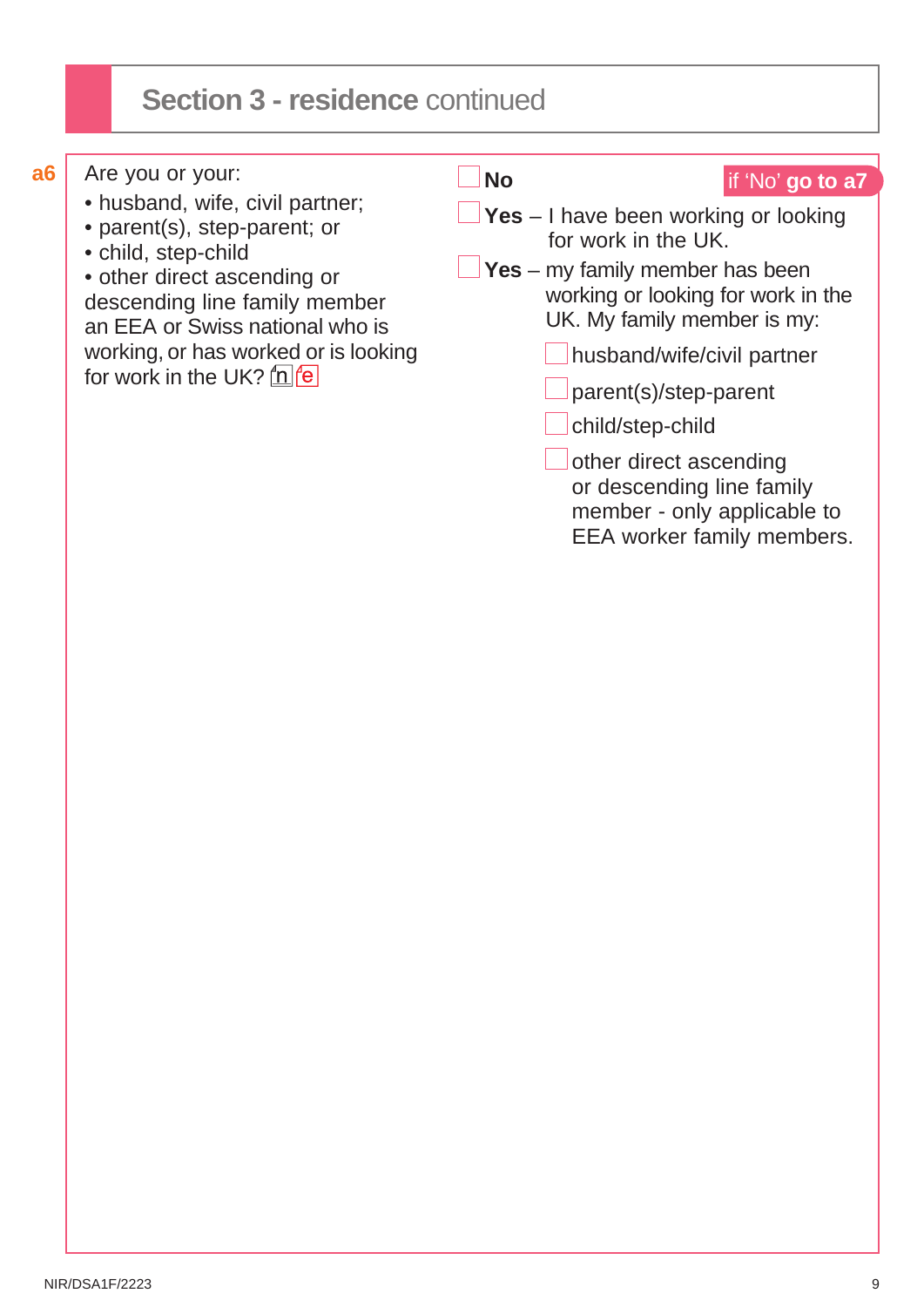| a6 | continued<br>Have you been resident in the UK,<br>Gibraltar, the EEA and Switzerland<br>for the three years prior to the first<br>day of the first academic year of your<br>course? $n$ | <b>No</b><br>if 'No' go to a7<br>Yes – provide details of your/your<br>family member's employment.<br>You should also provide<br>details of your previous study. |
|----|-----------------------------------------------------------------------------------------------------------------------------------------------------------------------------------------|------------------------------------------------------------------------------------------------------------------------------------------------------------------|
|    | If you/your family member are<br>currently working, will you/your<br>family member continue to work<br>during your studies?                                                             | if 'No' go to a7<br><b>No</b><br>Yes - provide details:                                                                                                          |
|    |                                                                                                                                                                                         | Provide your:<br>Expiry date of pre-settled status<br>Dav<br>Share code<br>now go to b2<br>Provide your family member's:<br>Date of birth                        |
|    |                                                                                                                                                                                         | Day<br><b>Month</b><br>Year<br>Expiry date if pre-settled status<br>Day<br>Month<br>Year<br>Share code<br>now go to b2                                           |

I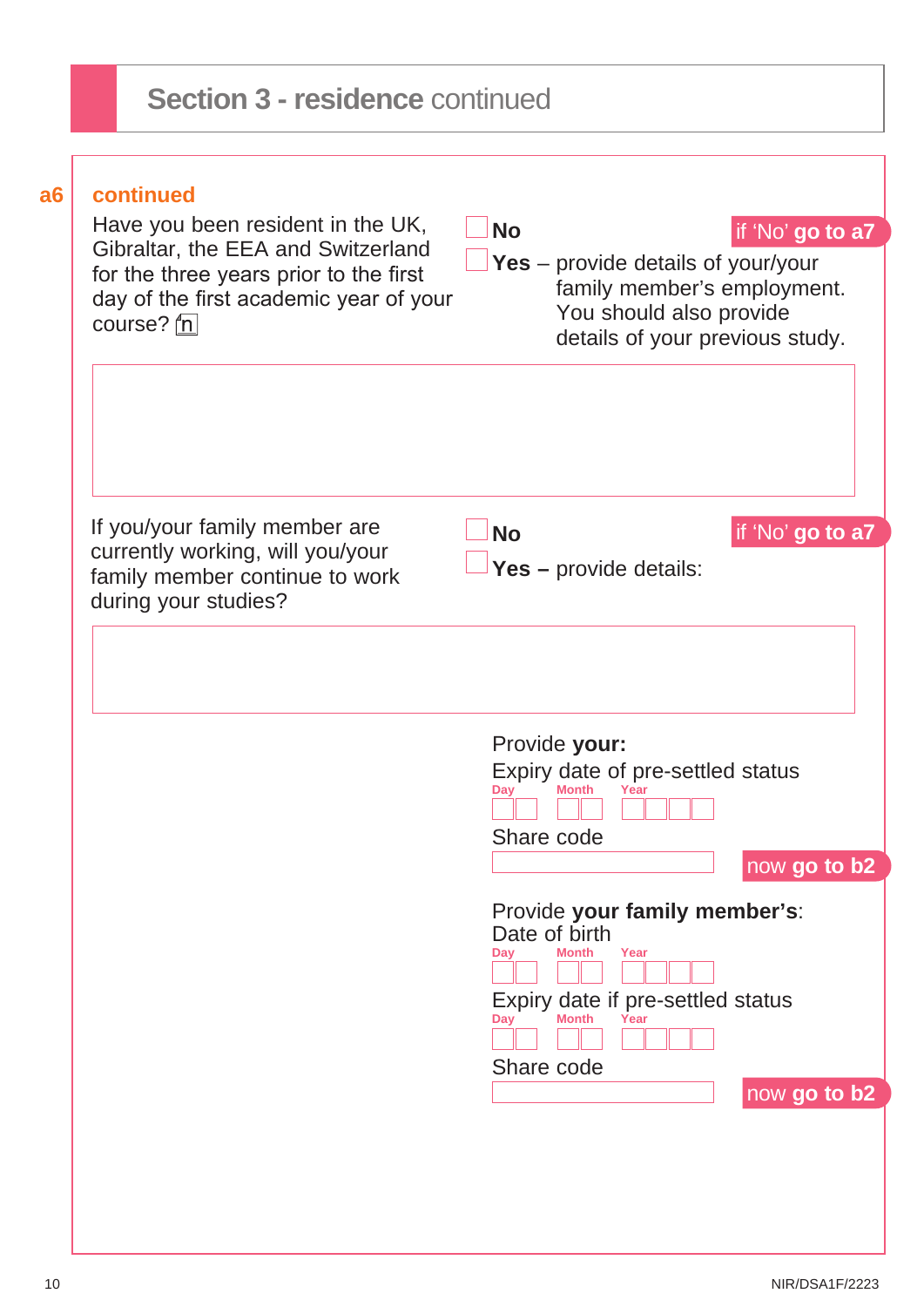|    | <b>Section 3 - residence continued</b>                                                                                                                                                  |                         |                                                                                                                                                                                                                                                                                                                                                                                                                                                                                               |                                                                                                                                                           |
|----|-----------------------------------------------------------------------------------------------------------------------------------------------------------------------------------------|-------------------------|-----------------------------------------------------------------------------------------------------------------------------------------------------------------------------------------------------------------------------------------------------------------------------------------------------------------------------------------------------------------------------------------------------------------------------------------------------------------------------------------------|-----------------------------------------------------------------------------------------------------------------------------------------------------------|
| a7 | Are you the child of a Turkish<br>worker who is working in the<br>$UK?$ $n$ $e$                                                                                                         | <b>No</b>               | Yes - has your Turkish worker parent/<br>step-parent been granted<br>extended leave to remain in the<br>UK after 31 December 2020 by<br>the Home Office?<br><b>No</b><br><b>Yes</b> – were you and your<br>2020?<br><b>No</b><br><b>Yes</b>                                                                                                                                                                                                                                                   | if 'No' go to a8<br>if 'No' go to a8<br>Turkish worker parent/<br>step-parent living in the<br>UK by 31 December<br>if 'No' go to a8<br>if 'Yes' go to b2 |
| a8 | Have you or your family member<br>been granted leave under the Afghan<br><b>Relocations and Assistance Policy</b><br>(ARAP) or the Afghan Citizens<br>Resettlement Scheme (ACRS)? [n] e | <b>No</b><br><b>Yes</b> | I have been granted leave under<br>the ARAP or ACRS.<br>$\Box$ I have been granted leave in line<br>with my family member. My family<br>member is my:<br>husband/wife/civil partner<br>parent or step-parent<br>Provide your:<br>Home Office reference number<br>Date latest status granted<br>Month<br>Day<br>Year<br>Date this status is due to expire<br>Day<br>Month<br>Year<br>Have you lived outside the UK<br>and Islands since your latest<br>status was granted?<br><b>No</b><br>Yes | if 'No' go to a9<br>go to section 4<br>if 'Yes' go to b3                                                                                                  |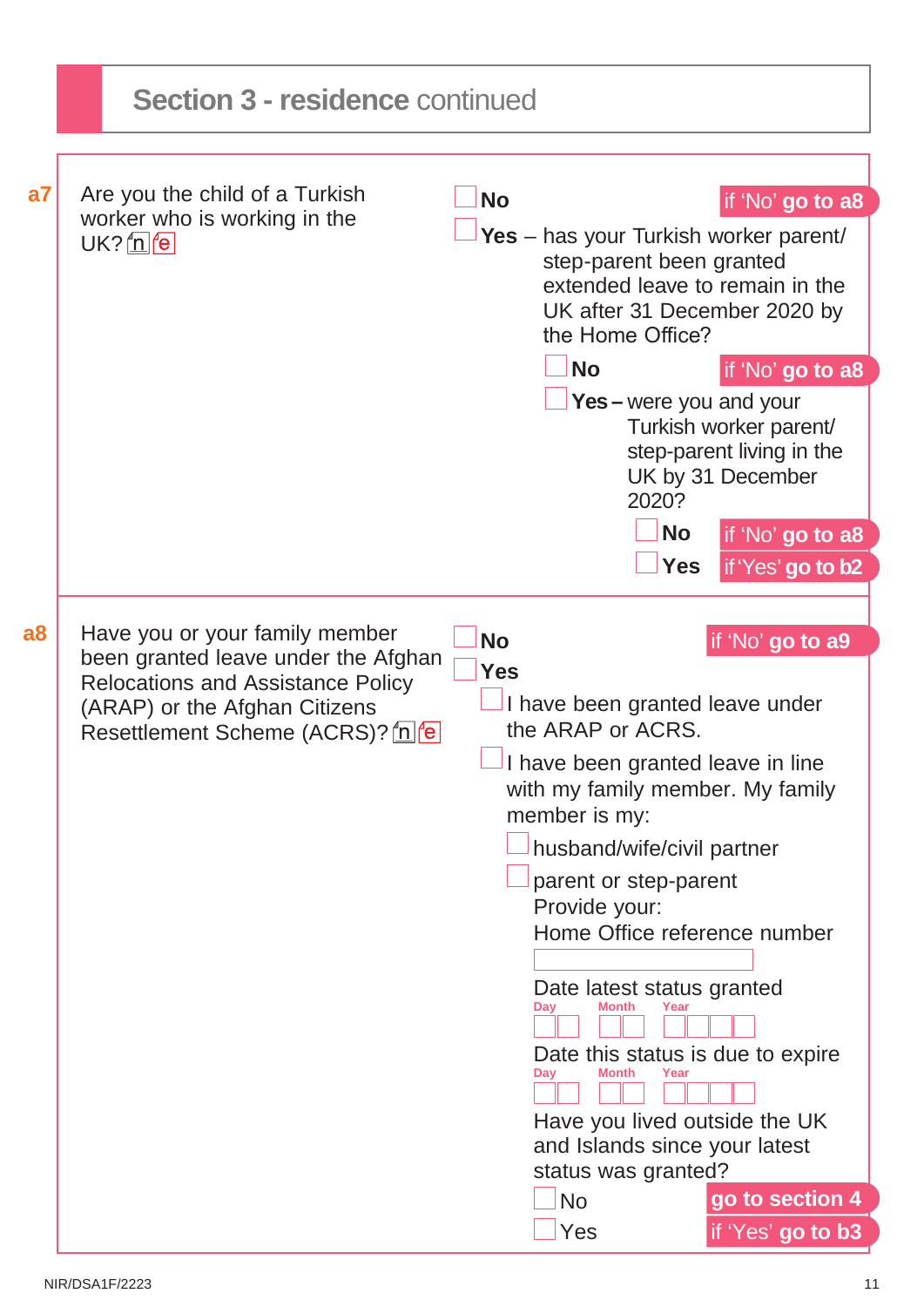|                | <b>Section 3 - residence continued</b>                                                                                                               |                                                                                                                                                                                                                                                                                                                                                                             |
|----------------|------------------------------------------------------------------------------------------------------------------------------------------------------|-----------------------------------------------------------------------------------------------------------------------------------------------------------------------------------------------------------------------------------------------------------------------------------------------------------------------------------------------------------------------------|
| a <sub>9</sub> | Do you have 'settled status' in the<br>$UK?$ $n$ $e$                                                                                                 | <b>No</b><br>if 'No' go to a10<br>Yes – provide your:<br>Home Office reference number<br>Date latest status granted<br><b>Month</b><br>Day<br>Year<br>Date this status is due to expire<br>Month<br>Day<br>Year<br>now go to b3                                                                                                                                             |
| a10            | Have you or your:<br>• husband, wife, civil partner; or<br>• parent(s), step-parent<br>been granted refugee status by the<br>UK government? $n \neq$ | <b>No</b><br>if 'No' go to a11<br>Yes – provide your:<br>Home Office reference number<br>Date latest status granted<br>Month<br>Day<br>Year<br>Date this status is due to expire<br><b>Month</b><br>Day<br>Year<br>Have you lived outside the UK and<br>Islands since your latest status was<br>granted?<br><b>No</b><br>go to section 4<br><b>Yes</b><br>if 'Yes' go to b3 |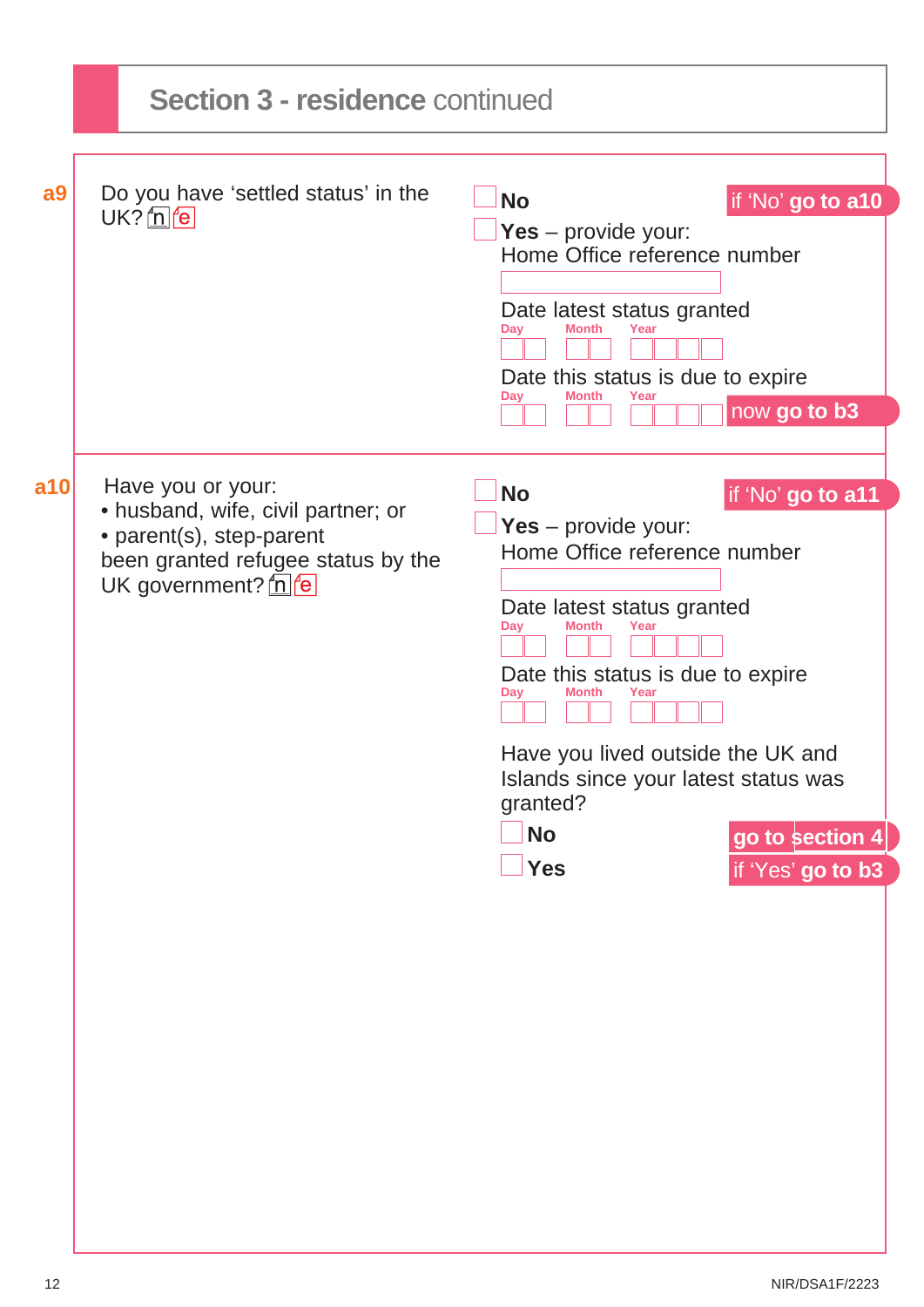| a11             | Have you or your:                                                                                                                                                                               |                                                                                                                                                                                                                                                                                                   |                                      |
|-----------------|-------------------------------------------------------------------------------------------------------------------------------------------------------------------------------------------------|---------------------------------------------------------------------------------------------------------------------------------------------------------------------------------------------------------------------------------------------------------------------------------------------------|--------------------------------------|
|                 | • husband, wife, civil partner; or<br>• parent(s), step-parent<br>been granted Discretionary 'Leave<br>to Remain' in the UK as a result of a<br>failed asylum application? $n e$                | <b>No</b><br>Yes - provide your:<br>Home Office reference number<br>Date latest status granted<br>Month<br>Day<br>Year<br>Date this status is due to expire<br>Day<br>Month<br>Have you lived outside the UK and<br>Islands since your latest status was<br>granted?<br><b>No</b><br><b>Yes</b>   | if 'No' go to a12<br>go to section 4 |
|                 |                                                                                                                                                                                                 |                                                                                                                                                                                                                                                                                                   | if 'Yes' go to b3                    |
| a <sub>12</sub> | Have you or your:                                                                                                                                                                               | <b>No</b>                                                                                                                                                                                                                                                                                         | if 'No' go to a13                    |
|                 | • husband, wife, civil partner; or<br>• parent(s), step-parent<br>been granted Discretionary 'Leave<br>to Remain' in the UK and no application<br>for asylum has been made? $\underline{\ln}$ e | Yes – provide your:<br>Home Office reference number<br>Date latest status granted<br>Dav<br>Month<br>Year<br>Date this status is due to expire<br><b>Month</b><br>Year<br>Dav<br>Have you lived outside the UK and<br>Islands since your latest status was<br>granted?<br><b>No</b><br><b>Yes</b> | go to section 4<br>if 'Yes' go to b3 |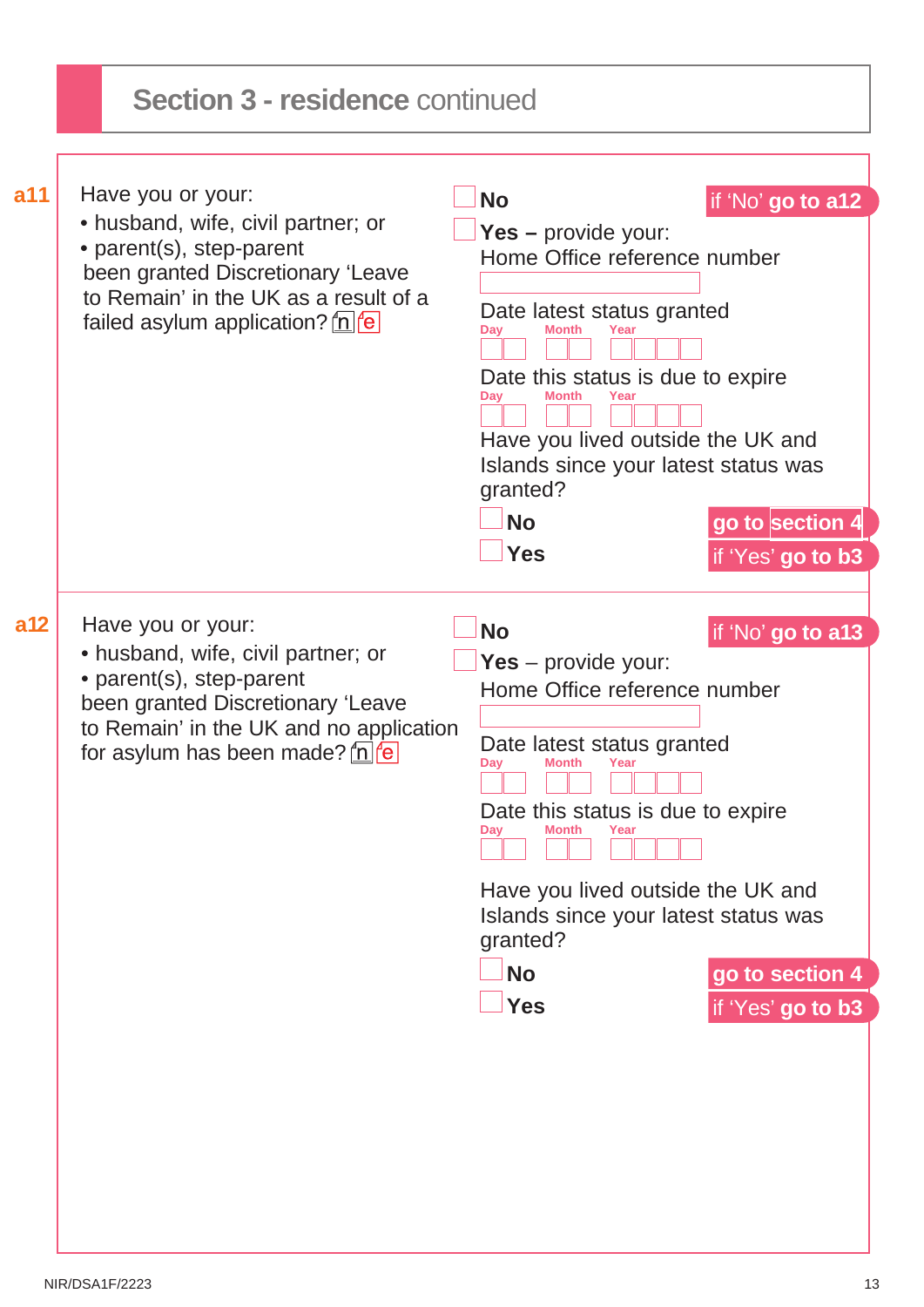|     | <b>Section 3 - residence continued</b>                                                                                                              |                                                                                                                                                                                                                                                                                                                       |                                                           |
|-----|-----------------------------------------------------------------------------------------------------------------------------------------------------|-----------------------------------------------------------------------------------------------------------------------------------------------------------------------------------------------------------------------------------------------------------------------------------------------------------------------|-----------------------------------------------------------|
| a13 | Have you or your:<br>• husband, wife, civil partner; or<br>• parent(s), step-parent<br>been granted Humanitarian<br>Protection? n e                 | <b>No</b><br>Yes – provide your:<br>Home Office reference number<br>Date latest status granted<br><b>Month</b><br>Year<br>Day<br>Date this status is due to expire<br>Day<br>Month<br>Have you lived outside the UK and<br>Islands since your latest status was<br>granted?<br><b>No</b><br><b>Yes</b>                | if 'No' go to a14<br>go to section 4<br>if 'Yes' go to b3 |
| a14 | Have you or your:<br>• husband, wife, civil partner; or<br>• parent(s), step-parent<br>been granted 'Leave to Remain' as a<br>Stateless Person? n e | <b>No</b><br>Yes – provide your:<br>Home Office reference number<br>Date latest status granted<br>Day<br><b>Month</b><br>Year<br>Date this status is due to expire<br><b>Month</b><br>Dav<br>Year<br>Have you lived outside the UK and<br>Islands since your latest status was<br>granted?<br><b>No</b><br><b>Yes</b> | if 'No' go to a15<br>go to section 4<br>if 'Yes' go to b3 |
| a15 | Have you been granted 'Indefinite<br>Leave to Remain' in the UK as<br>the victim of domestic violence or<br>abuse? <u>n</u> e                       | <b>No</b><br>Yes – provide your:<br>Home Office reference number<br>Date latest status granted<br>Month<br>Day<br>Year                                                                                                                                                                                                | if 'No' go to a16                                         |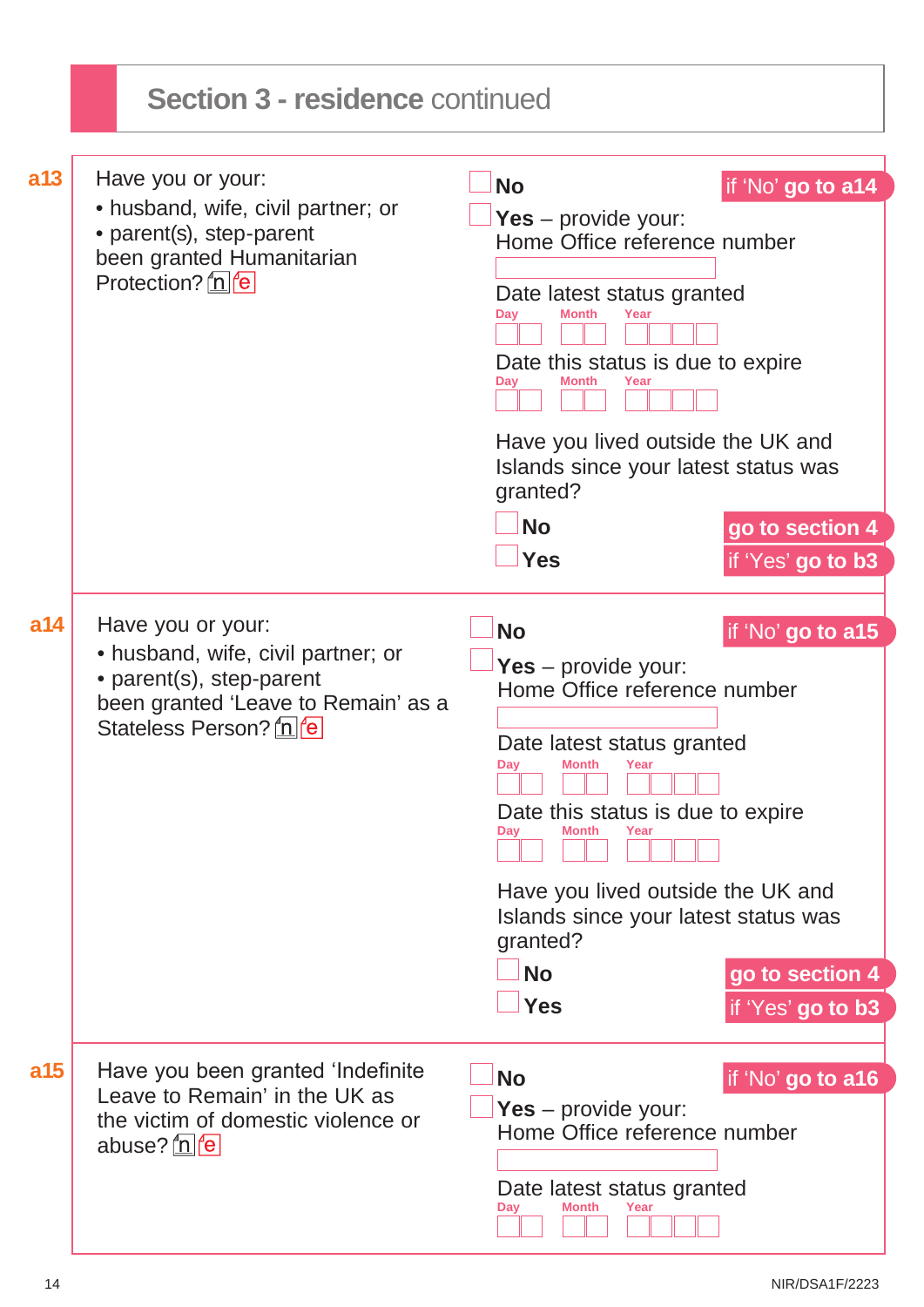|     | <b>Section 3 - residence continued</b>                                                                                                             |                                                                                                         |                   |  |
|-----|----------------------------------------------------------------------------------------------------------------------------------------------------|---------------------------------------------------------------------------------------------------------|-------------------|--|
|     |                                                                                                                                                    |                                                                                                         |                   |  |
| a16 | Have you been granted 'Leave to<br>Remain' in the UK under section 67<br>of the Immigration Act 2016, or are<br>you the dependent child of someone | <b>No</b><br>Yes – provide your:<br>Home Office reference number                                        | if 'No' go to a17 |  |
|     | who has? $\ln  e $                                                                                                                                 | Date latest status granted<br>Month<br>Day<br>Date this status is due to expire<br>Month<br>Day<br>Year |                   |  |
|     |                                                                                                                                                    | Have you lived outside the UK and<br>Islands since your latest status was<br>granted?                   |                   |  |
|     |                                                                                                                                                    | <b>No</b>                                                                                               | go to section 4   |  |
|     |                                                                                                                                                    | <b>Yes</b>                                                                                              | if 'Yes' go to b3 |  |
| a17 | Have you been granted 'Calais leave'                                                                                                               | <b>No</b>                                                                                               | if 'No' go to a18 |  |
|     | in the UK, or are you the dependent<br>child of someone who has? $n \leq \frac{1}{2}$                                                              | Yes – provide your:<br>Home Office reference number                                                     |                   |  |
|     |                                                                                                                                                    | Date latest status granted<br>Day<br>Month<br>Year                                                      |                   |  |
|     |                                                                                                                                                    | Date this status is due to expire<br>Month<br>Day<br>Year                                               |                   |  |
|     |                                                                                                                                                    | Have you lived outside the UK and<br>Islands since your latest status was<br>granted?                   |                   |  |
|     |                                                                                                                                                    | <b>No</b>                                                                                               | go to section 4   |  |
|     |                                                                                                                                                    | <b>Yes</b>                                                                                              | if 'Yes' go to b3 |  |
|     |                                                                                                                                                    |                                                                                                         |                   |  |
|     |                                                                                                                                                    |                                                                                                         |                   |  |
|     |                                                                                                                                                    |                                                                                                         |                   |  |
|     |                                                                                                                                                    |                                                                                                         |                   |  |
|     |                                                                                                                                                    |                                                                                                         |                   |  |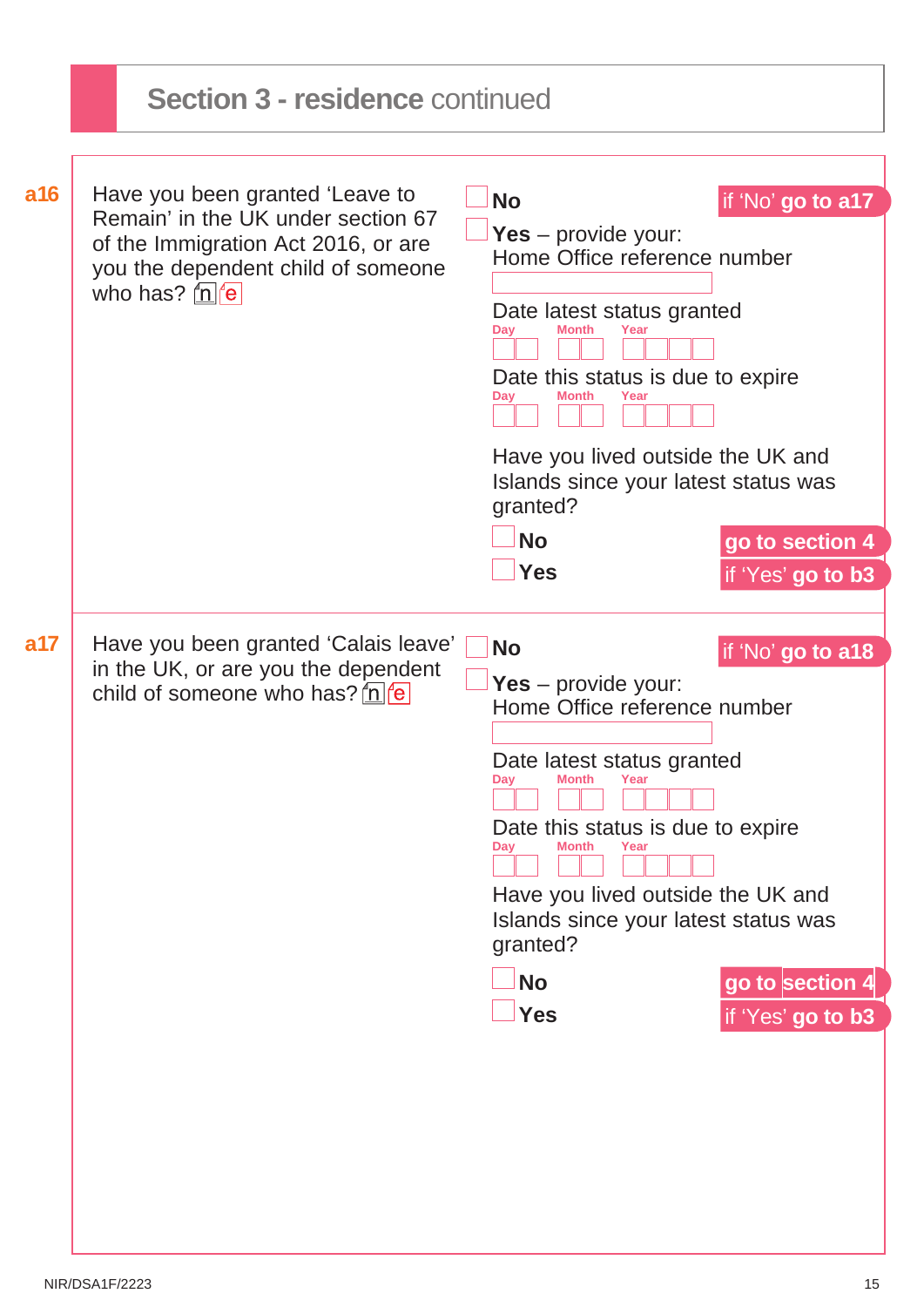|  | <b>No</b><br>Yes $-$ provide your:<br>Month<br>Dav<br>Year                                                                                                                                                                                                                                                                                                                                                                               | if 'No' go to a19<br>go to b3                                                                                                                                                                                                                                                                                |
|--|------------------------------------------------------------------------------------------------------------------------------------------------------------------------------------------------------------------------------------------------------------------------------------------------------------------------------------------------------------------------------------------------------------------------------------------|--------------------------------------------------------------------------------------------------------------------------------------------------------------------------------------------------------------------------------------------------------------------------------------------------------------|
|  | <b>No</b><br><b>Yes</b>                                                                                                                                                                                                                                                                                                                                                                                                                  | if 'No' go to a20<br>if 'Yes' go to b1                                                                                                                                                                                                                                                                       |
|  |                                                                                                                                                                                                                                                                                                                                                                                                                                          | if 'No' see below                                                                                                                                                                                                                                                                                            |
|  | <b>Yes</b>                                                                                                                                                                                                                                                                                                                                                                                                                               | if 'Yes' go to b1                                                                                                                                                                                                                                                                                            |
|  |                                                                                                                                                                                                                                                                                                                                                                                                                                          |                                                                                                                                                                                                                                                                                                              |
|  |                                                                                                                                                                                                                                                                                                                                                                                                                                          |                                                                                                                                                                                                                                                                                                              |
|  |                                                                                                                                                                                                                                                                                                                                                                                                                                          |                                                                                                                                                                                                                                                                                                              |
|  |                                                                                                                                                                                                                                                                                                                                                                                                                                          |                                                                                                                                                                                                                                                                                                              |
|  |                                                                                                                                                                                                                                                                                                                                                                                                                                          |                                                                                                                                                                                                                                                                                                              |
|  |                                                                                                                                                                                                                                                                                                                                                                                                                                          |                                                                                                                                                                                                                                                                                                              |
|  |                                                                                                                                                                                                                                                                                                                                                                                                                                          |                                                                                                                                                                                                                                                                                                              |
|  |                                                                                                                                                                                                                                                                                                                                                                                                                                          |                                                                                                                                                                                                                                                                                                              |
|  |                                                                                                                                                                                                                                                                                                                                                                                                                                          |                                                                                                                                                                                                                                                                                                              |
|  |                                                                                                                                                                                                                                                                                                                                                                                                                                          |                                                                                                                                                                                                                                                                                                              |
|  |                                                                                                                                                                                                                                                                                                                                                                                                                                          |                                                                                                                                                                                                                                                                                                              |
|  |                                                                                                                                                                                                                                                                                                                                                                                                                                          |                                                                                                                                                                                                                                                                                                              |
|  |                                                                                                                                                                                                                                                                                                                                                                                                                                          |                                                                                                                                                                                                                                                                                                              |
|  | Have you been granted 'Indefinite'<br>Leave to Remain' as a person who<br>has been a bereaved partner? $\ln  e $<br>On the first day of the first academic<br>year of your course will you be under<br>UK for seven years? $n \epsilon$<br>On the first day of the first academic<br>year of your course will you be over<br>18 and will you have lived in the UK<br>for at least 20 years, or at least half<br>of your life? $n \neq 0$ | <b>Section 3 - residence continued</b><br>Home Office reference number<br>Date latest status granted<br>18 and will you have been living in the<br><b>No</b><br>If you answered 'No' to all the questions in this section you are not<br>eligible for student finance from Student Finance Northern Ireland. |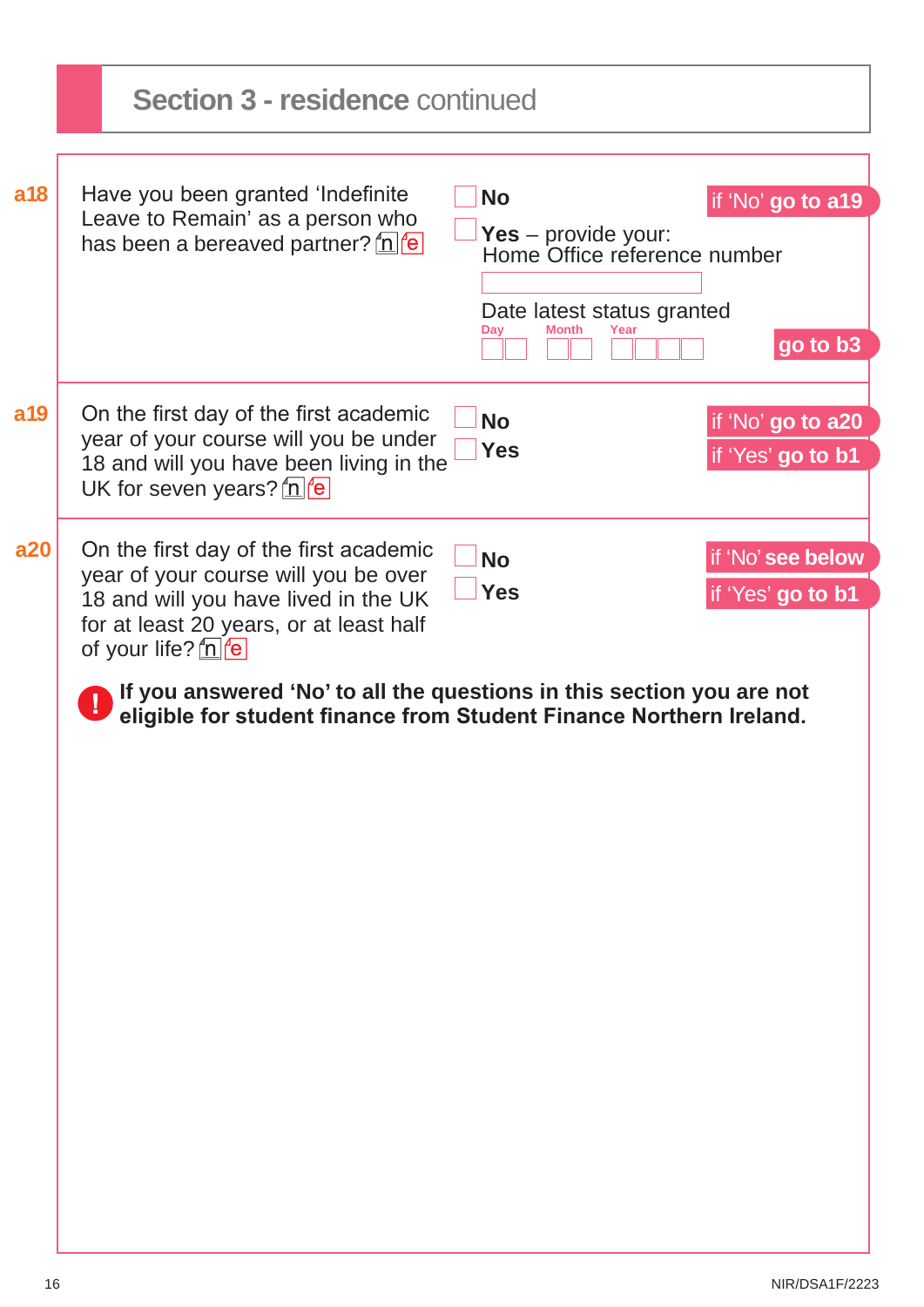|                                 | <b>Section 3 - residence continued</b>                                                                                                                                                                                                                                  |                                                                                                                        |                                       |
|---------------------------------|-------------------------------------------------------------------------------------------------------------------------------------------------------------------------------------------------------------------------------------------------------------------------|------------------------------------------------------------------------------------------------------------------------|---------------------------------------|
| $b1$                            | In the three years prior to the start of<br>the first academic year of your course,<br>did you live outside the UK and<br>Islands at any time?                                                                                                                          | <b>No</b><br><b>Yes</b>                                                                                                | if 'No' go to b4<br>if 'Yes' go to b2 |
| b2<br>From<br>Day<br>To<br>Day  | Give details of your residence for the three years before the start of the first<br>academic year of your course. There should be no gaps in the dates you<br>give us. <u>fn</u><br><b>Full Address</b><br>Month<br>Year<br><b>Month</b><br>Year<br>Why were you there? | <b>Full Address</b><br>From<br>Day<br><b>Month</b><br>Year<br>To<br><b>Month</b><br>Year<br>Dav<br>Why were you there? |                                       |
|                                 | <b>Full Address</b>                                                                                                                                                                                                                                                     | <b>Full Address</b>                                                                                                    |                                       |
| From<br><b>Day</b><br>To<br>Day | <b>Month</b><br>Year<br><b>Month</b><br>Year<br>Why were you there?                                                                                                                                                                                                     | From<br><b>Month</b><br>Year<br>Day<br>To<br><b>Month</b><br>Year<br>Day<br>Why were you there?                        |                                       |
|                                 |                                                                                                                                                                                                                                                                         |                                                                                                                        | now go to b4                          |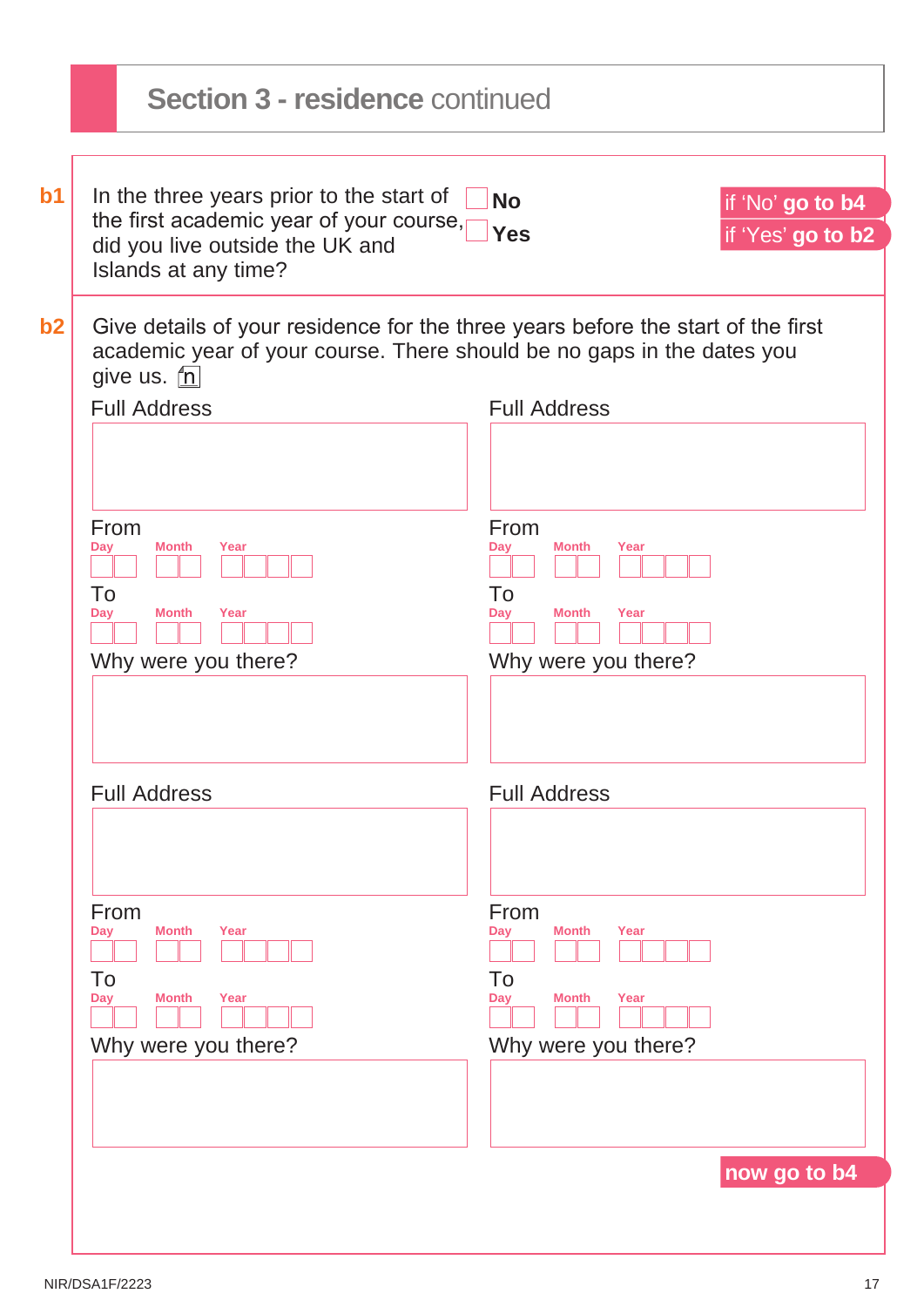# **Section 3 - residence** continued

**b3** Give details of your residency from the date you received your last status from the Home Office.

| <b>Full Address</b>                      |
|------------------------------------------|
|                                          |
|                                          |
| From<br><b>Month</b><br>Year<br>Day      |
|                                          |
| To<br><b>Day</b><br>Year<br><b>Month</b> |
|                                          |
| Why were you there?                      |
|                                          |
|                                          |
|                                          |
| <b>Full Address</b>                      |
|                                          |
|                                          |
| From                                     |
| <b>Month</b><br>Year<br>Day              |
| To                                       |
| Year<br><b>Day</b><br><b>Month</b>       |
| Why were you there?                      |
|                                          |
|                                          |
|                                          |
| now go to b4                             |
|                                          |
|                                          |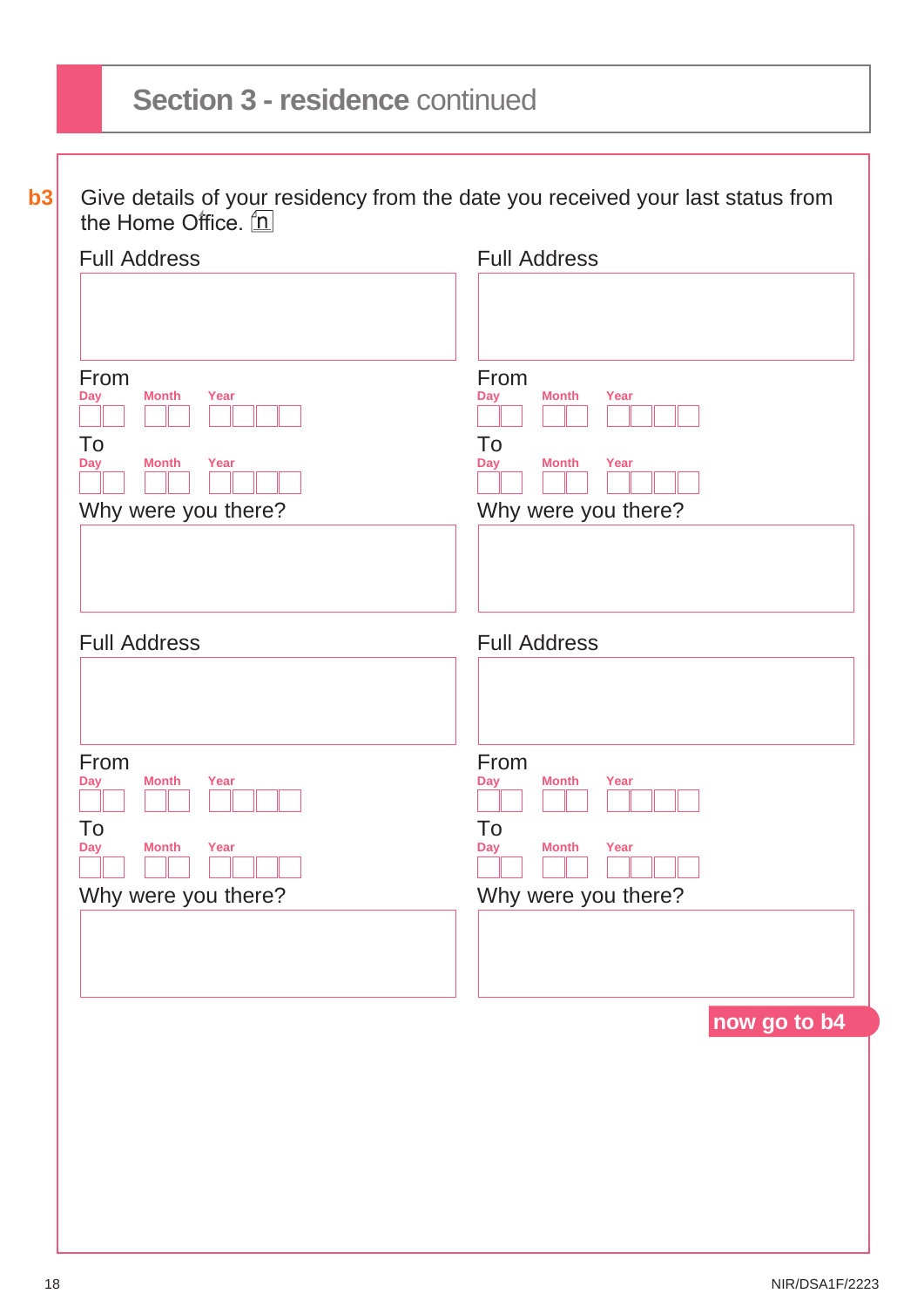| has:<br>if 'Yes' give details below<br><b>Yes</b><br>• either of your parents,<br>step-parents, guardians; or<br>• your husband, wife, civil partner<br>lived or worked outside the UK and<br>Islands or, in the case of an EEA<br>or Swiss national, outside the UK,<br>Gibraltar, the EEA or Switzerland?<br><b>Full Address</b><br><b>Full Address</b><br>From<br>From<br><b>Month</b><br>Year<br><b>Month</b><br>Year<br>Day<br>Dav<br>To<br>To<br><b>Month</b><br>Year<br><b>Month</b><br>Year<br>Day<br>Day |  |
|-------------------------------------------------------------------------------------------------------------------------------------------------------------------------------------------------------------------------------------------------------------------------------------------------------------------------------------------------------------------------------------------------------------------------------------------------------------------------------------------------------------------|--|
|                                                                                                                                                                                                                                                                                                                                                                                                                                                                                                                   |  |
|                                                                                                                                                                                                                                                                                                                                                                                                                                                                                                                   |  |
|                                                                                                                                                                                                                                                                                                                                                                                                                                                                                                                   |  |
|                                                                                                                                                                                                                                                                                                                                                                                                                                                                                                                   |  |
|                                                                                                                                                                                                                                                                                                                                                                                                                                                                                                                   |  |
|                                                                                                                                                                                                                                                                                                                                                                                                                                                                                                                   |  |
| Why were you there?<br>Why were you there?                                                                                                                                                                                                                                                                                                                                                                                                                                                                        |  |
|                                                                                                                                                                                                                                                                                                                                                                                                                                                                                                                   |  |
| <b>Full Address</b><br><b>Full Address</b>                                                                                                                                                                                                                                                                                                                                                                                                                                                                        |  |
|                                                                                                                                                                                                                                                                                                                                                                                                                                                                                                                   |  |
| From<br>From<br><b>Month</b><br>Year<br><b>Month</b><br>Year<br>Day<br>Day                                                                                                                                                                                                                                                                                                                                                                                                                                        |  |
| To<br>To                                                                                                                                                                                                                                                                                                                                                                                                                                                                                                          |  |
| Year<br><b>Month</b><br>Year<br><b>Month</b><br>Day<br>Day                                                                                                                                                                                                                                                                                                                                                                                                                                                        |  |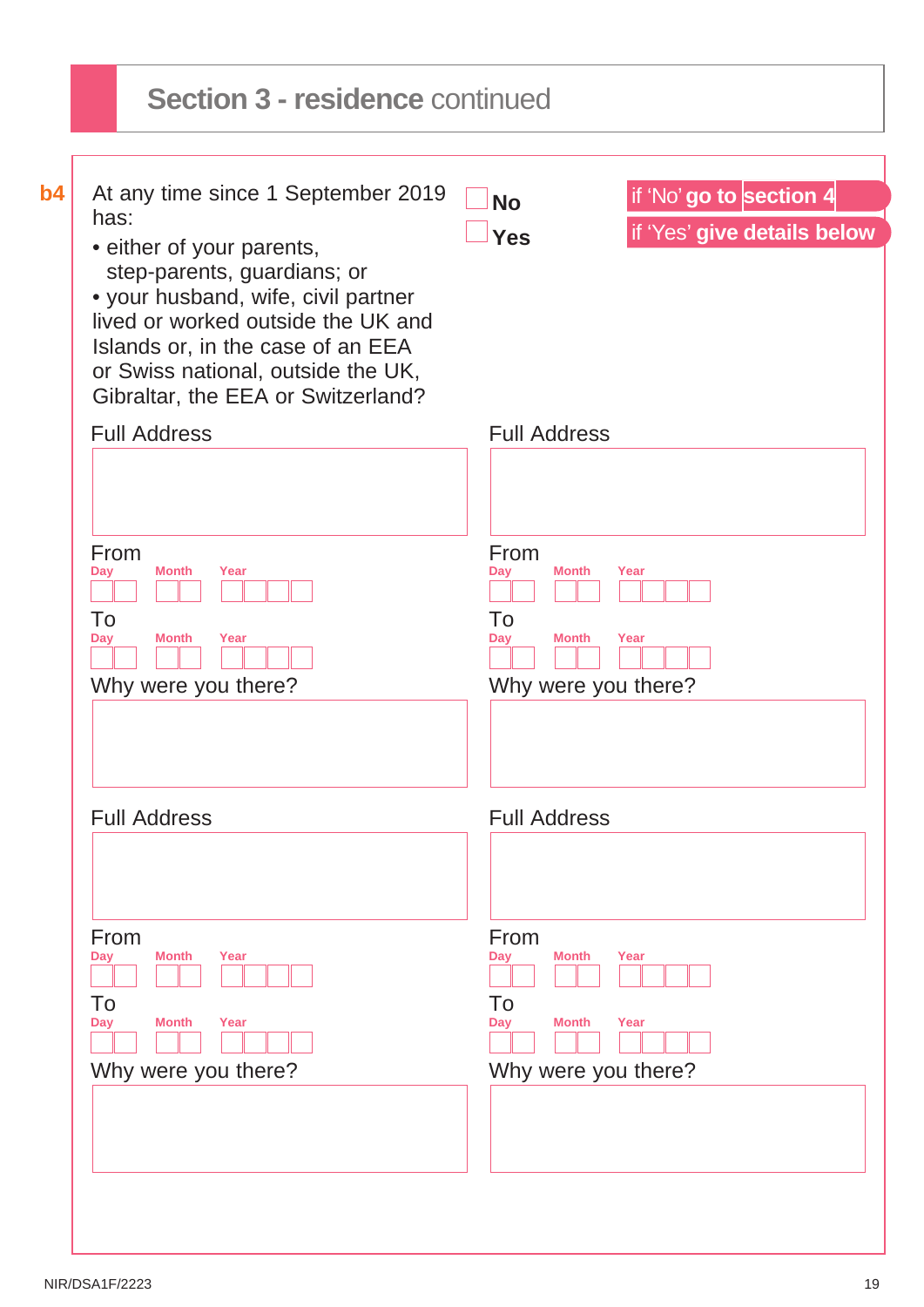# <span id="page-19-0"></span>**Section 4 - about your course and your university or college**

| <b>University or college details</b>                             |                      |                                                                                    |
|------------------------------------------------------------------|----------------------|------------------------------------------------------------------------------------|
| University or college name and address                           |                      |                                                                                    |
|                                                                  |                      |                                                                                    |
|                                                                  |                      |                                                                                    |
|                                                                  |                      | Postcode                                                                           |
| <b>Course details</b>                                            |                      |                                                                                    |
| Course name                                                      |                      |                                                                                    |
| subjects being studied.                                          |                      | If you are following a combined studies or modular course, please list all         |
|                                                                  |                      |                                                                                    |
|                                                                  |                      |                                                                                    |
|                                                                  |                      |                                                                                    |
| Qualification you expect<br>to gain (for example BSc<br>Physics) |                      |                                                                                    |
|                                                                  | Year<br>Month        |                                                                                    |
| Course start date                                                |                      |                                                                                    |
| Course end date                                                  | Month<br><u>Year</u> |                                                                                    |
| Course length (years) [1]                                        |                      |                                                                                    |
| Year of course                                                   | Foundation           | Third year                                                                         |
|                                                                  | First year           | Fourth year                                                                        |
|                                                                  | Second year          | Other (give details)                                                               |
|                                                                  |                      |                                                                                    |
| Is this a Distance Learning Course?                              |                      | <b>Yes</b><br><b>No</b>                                                            |
| other university or college                                      |                      | If the course is franchised to another university/college, give the address of the |
|                                                                  |                      |                                                                                    |
|                                                                  |                      |                                                                                    |
|                                                                  |                      |                                                                                    |
|                                                                  |                      | Postcode                                                                           |

**a**

**b**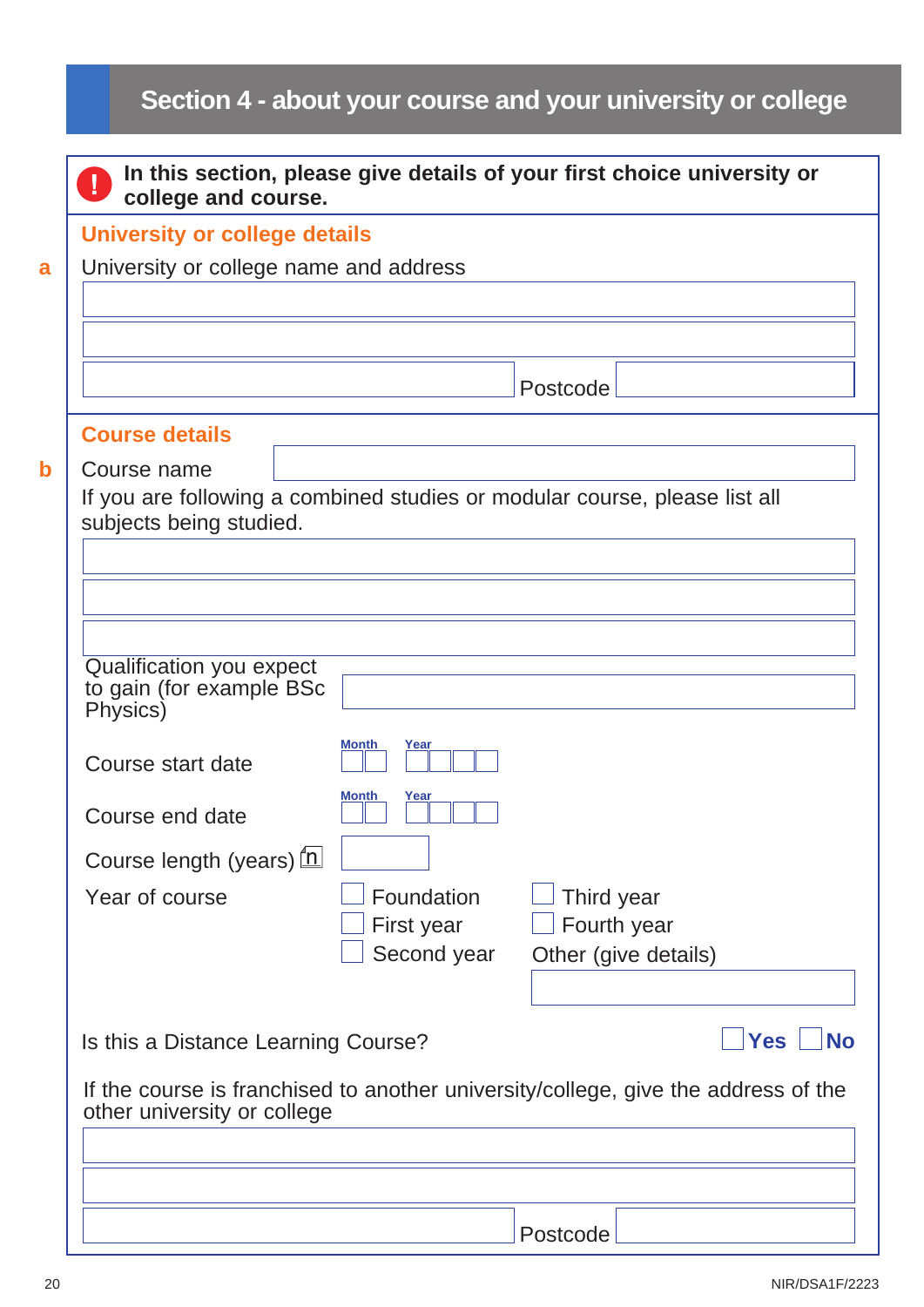## **Section 5 - your university or college**

### **Please ask your university or college to complete this section.**

You must tell your university or college about your disability, mental health condition, or specific learning difficulty, please read section 5 notes for further instructions and then go to section 6.  $n$ 

**To be completed by the student's university or college. University or college staff should check the student's answers to section 4 before completing, signing and stamping this section.**

SLC or UCAS university or college code

#### **Full-time undergraduate students** Lick if applicable

I confirm to the best of my knowledge and belief that:

- the student named in section 1 is studying or applying for the course named in section 4; and
- the student named in section 1 plans to complete the course on a full-time basis in attendance.

#### **Part-time undergraduate students the lines of the Union Part-time undergraduate students**

I confirm to the best of my knowledge and belief that:

- the student named in section 1 is studying or applying for the course named in section 4;
- the student plans to complete the course at an average rate of study of at least 25% of that needed to complete the course, or an equivalent course, on a full-time basis; and
- the student's rate of study is  $\%$  of the equivalent full-time course.

### **Study Rates - Example 1**

The student is studying a part-time course over a four-year period, but would study for one year if he or she was on an equivalent full-time course. The rate of study is 25%.

### **Example 2**

The student is studying a part-time course over a five-year period, but would study for three years if he or she was on an equivalent full-time course. The rate of study is 60%.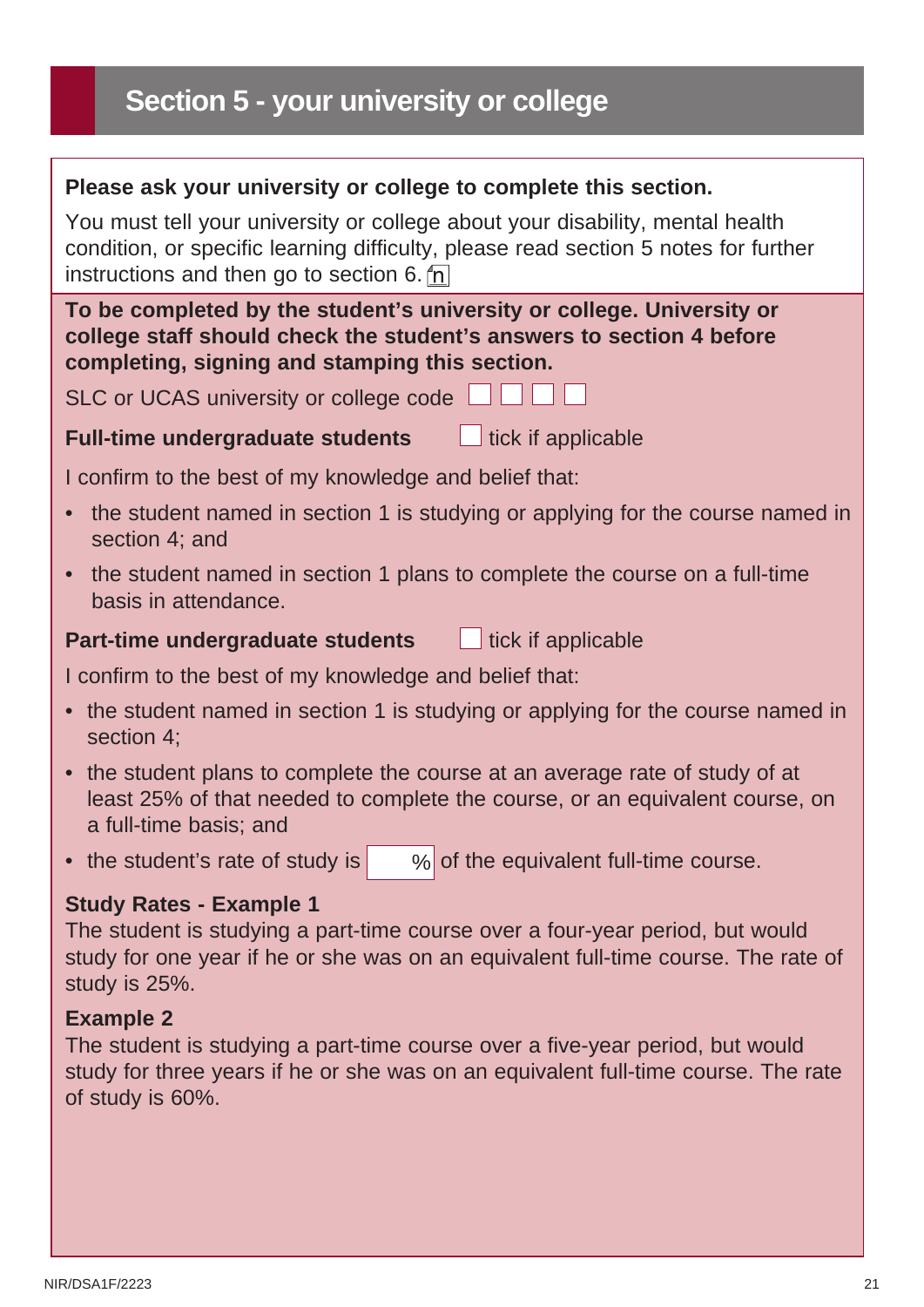# **Section 5 - your university or college** continued

| <b>Full-time undergraduate distance learning students</b><br>tick if applicable<br>I confirm to the best of my knowledge and belief that:<br>• the student named in section 1 is studying or applying for the course named in<br>section 4; and<br>• the student named in section 1 plans to complete the course on a full-time<br>basis by distance learning methods. |                                                                                                                                                                    |  |  |  |
|------------------------------------------------------------------------------------------------------------------------------------------------------------------------------------------------------------------------------------------------------------------------------------------------------------------------------------------------------------------------|--------------------------------------------------------------------------------------------------------------------------------------------------------------------|--|--|--|
| <b>Part-time postgraduate students</b> Lick if applicable                                                                                                                                                                                                                                                                                                              |                                                                                                                                                                    |  |  |  |
| length of time required to complete the equivalent full-time course.                                                                                                                                                                                                                                                                                                   | I confirm to the best of my knowledge and belief that it is possible for the student<br>named in section 1, to complete the course in no more than three times the |  |  |  |
| All postgraduate students Luck if applicable                                                                                                                                                                                                                                                                                                                           |                                                                                                                                                                    |  |  |  |
| I confirm to the best of my knowledge and belief that:                                                                                                                                                                                                                                                                                                                 |                                                                                                                                                                    |  |  |  |
| • the student named in section 1 is studying or applying for the course named in                                                                                                                                                                                                                                                                                       |                                                                                                                                                                    |  |  |  |
| section 4;<br>• this course has a usual entry qualification of a first degree or higher; and                                                                                                                                                                                                                                                                           |                                                                                                                                                                    |  |  |  |
| • the student will not receive an award from their institution (not including any<br>payment from the institution's hardship funds) to meet the extra course-related<br>costs they have to pay because of their disability.                                                                                                                                            |                                                                                                                                                                    |  |  |  |
| To find out how we'll use the information you provide go to<br>www.studentfinanceni.co.uk/privacy-notice to read our Privacy Notice before<br>signing this form.                                                                                                                                                                                                       |                                                                                                                                                                    |  |  |  |
| Your full name (in BLOCK CAPITALS)                                                                                                                                                                                                                                                                                                                                     |                                                                                                                                                                    |  |  |  |
| Your signature                                                                                                                                                                                                                                                                                                                                                         |                                                                                                                                                                    |  |  |  |
|                                                                                                                                                                                                                                                                                                                                                                        | <b>Position</b>                                                                                                                                                    |  |  |  |
|                                                                                                                                                                                                                                                                                                                                                                        | Your phone number (including area code)                                                                                                                            |  |  |  |
|                                                                                                                                                                                                                                                                                                                                                                        |                                                                                                                                                                    |  |  |  |
|                                                                                                                                                                                                                                                                                                                                                                        | Your email address                                                                                                                                                 |  |  |  |
|                                                                                                                                                                                                                                                                                                                                                                        |                                                                                                                                                                    |  |  |  |
| University or College stamp                                                                                                                                                                                                                                                                                                                                            | Month<br>Year<br>Day<br>Today's date                                                                                                                               |  |  |  |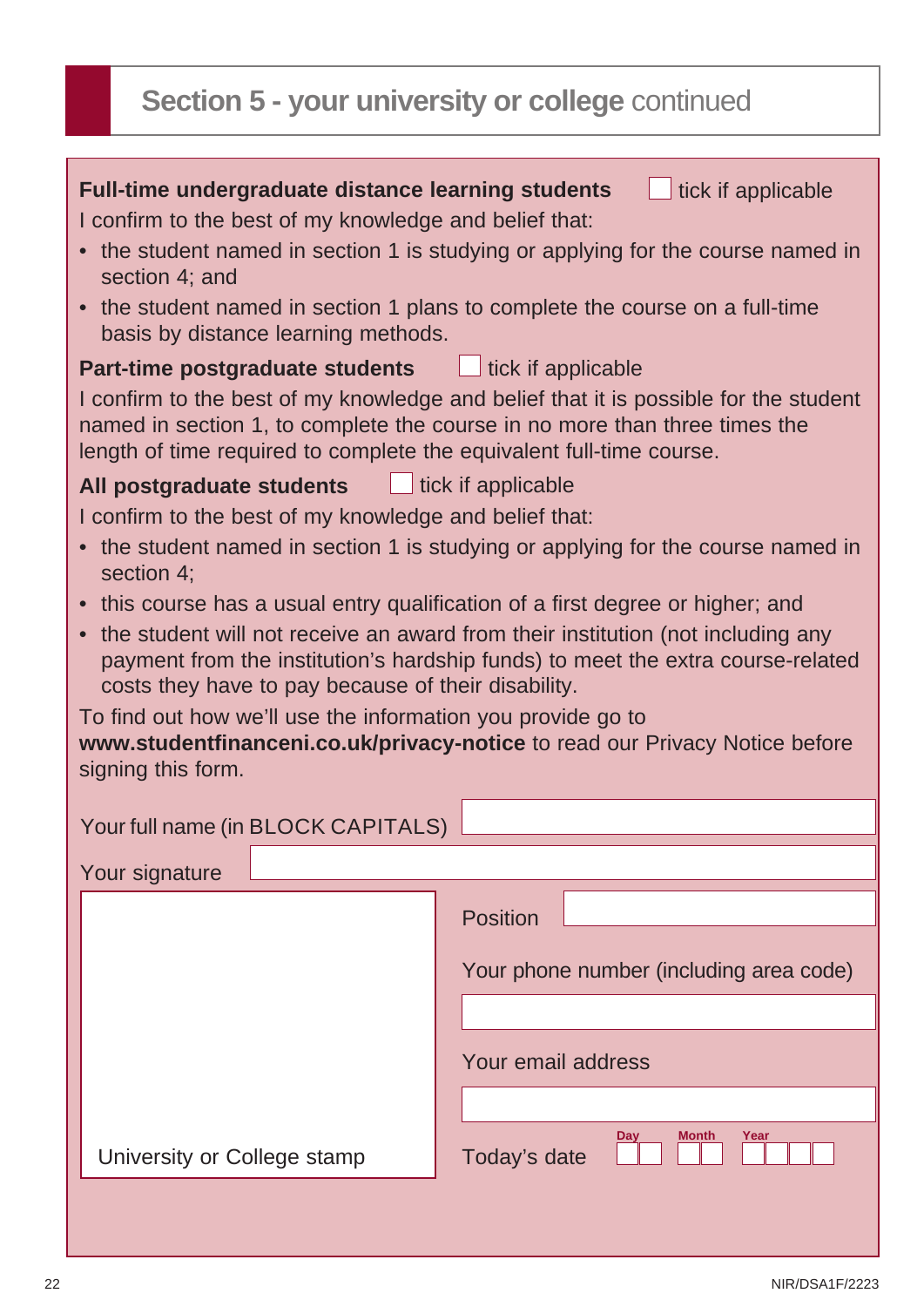# **Section 6 - DSA information and evidence**

|                                                                                                                                                                                                                                                                                                                                                                                | Your disability, mental health condition or specific learning difficulty                          |  |  |  |  |
|--------------------------------------------------------------------------------------------------------------------------------------------------------------------------------------------------------------------------------------------------------------------------------------------------------------------------------------------------------------------------------|---------------------------------------------------------------------------------------------------|--|--|--|--|
| Failure to complete this section may result in a delay to your application.<br>Please give full details and provide evidence of your disability, long-term health<br>condition, mental health condition or specific learning difficulty. $\underline{f}$ $\underline{e}$<br>You can also download and complete the Disability Evidence Form from<br>www.studentfinanceni.co.uk |                                                                                                   |  |  |  |  |
|                                                                                                                                                                                                                                                                                                                                                                                |                                                                                                   |  |  |  |  |
|                                                                                                                                                                                                                                                                                                                                                                                |                                                                                                   |  |  |  |  |
|                                                                                                                                                                                                                                                                                                                                                                                |                                                                                                   |  |  |  |  |
|                                                                                                                                                                                                                                                                                                                                                                                |                                                                                                   |  |  |  |  |
|                                                                                                                                                                                                                                                                                                                                                                                |                                                                                                   |  |  |  |  |
|                                                                                                                                                                                                                                                                                                                                                                                |                                                                                                   |  |  |  |  |
|                                                                                                                                                                                                                                                                                                                                                                                |                                                                                                   |  |  |  |  |
|                                                                                                                                                                                                                                                                                                                                                                                |                                                                                                   |  |  |  |  |
|                                                                                                                                                                                                                                                                                                                                                                                |                                                                                                   |  |  |  |  |
|                                                                                                                                                                                                                                                                                                                                                                                |                                                                                                   |  |  |  |  |
|                                                                                                                                                                                                                                                                                                                                                                                | On what date was your disability, mental health condition Day<br><b>Month</b><br>Year             |  |  |  |  |
| or specific learning difficulty last assessed?                                                                                                                                                                                                                                                                                                                                 |                                                                                                   |  |  |  |  |
|                                                                                                                                                                                                                                                                                                                                                                                |                                                                                                   |  |  |  |  |
|                                                                                                                                                                                                                                                                                                                                                                                | Is this your first application for Disabled Students' Allowance (DSA)?<br><b>Yes</b><br><b>No</b> |  |  |  |  |
|                                                                                                                                                                                                                                                                                                                                                                                |                                                                                                   |  |  |  |  |
| application you have made.                                                                                                                                                                                                                                                                                                                                                     | If 'No', please provide the following details of each previous DSA funding                        |  |  |  |  |
| Date of application                                                                                                                                                                                                                                                                                                                                                            | If 'Yes' go to section 7<br>Funding authority applied to $\text{e}$                               |  |  |  |  |
| Year<br>Day<br>Month                                                                                                                                                                                                                                                                                                                                                           |                                                                                                   |  |  |  |  |
|                                                                                                                                                                                                                                                                                                                                                                                |                                                                                                   |  |  |  |  |
|                                                                                                                                                                                                                                                                                                                                                                                |                                                                                                   |  |  |  |  |
|                                                                                                                                                                                                                                                                                                                                                                                |                                                                                                   |  |  |  |  |
|                                                                                                                                                                                                                                                                                                                                                                                |                                                                                                   |  |  |  |  |
|                                                                                                                                                                                                                                                                                                                                                                                |                                                                                                   |  |  |  |  |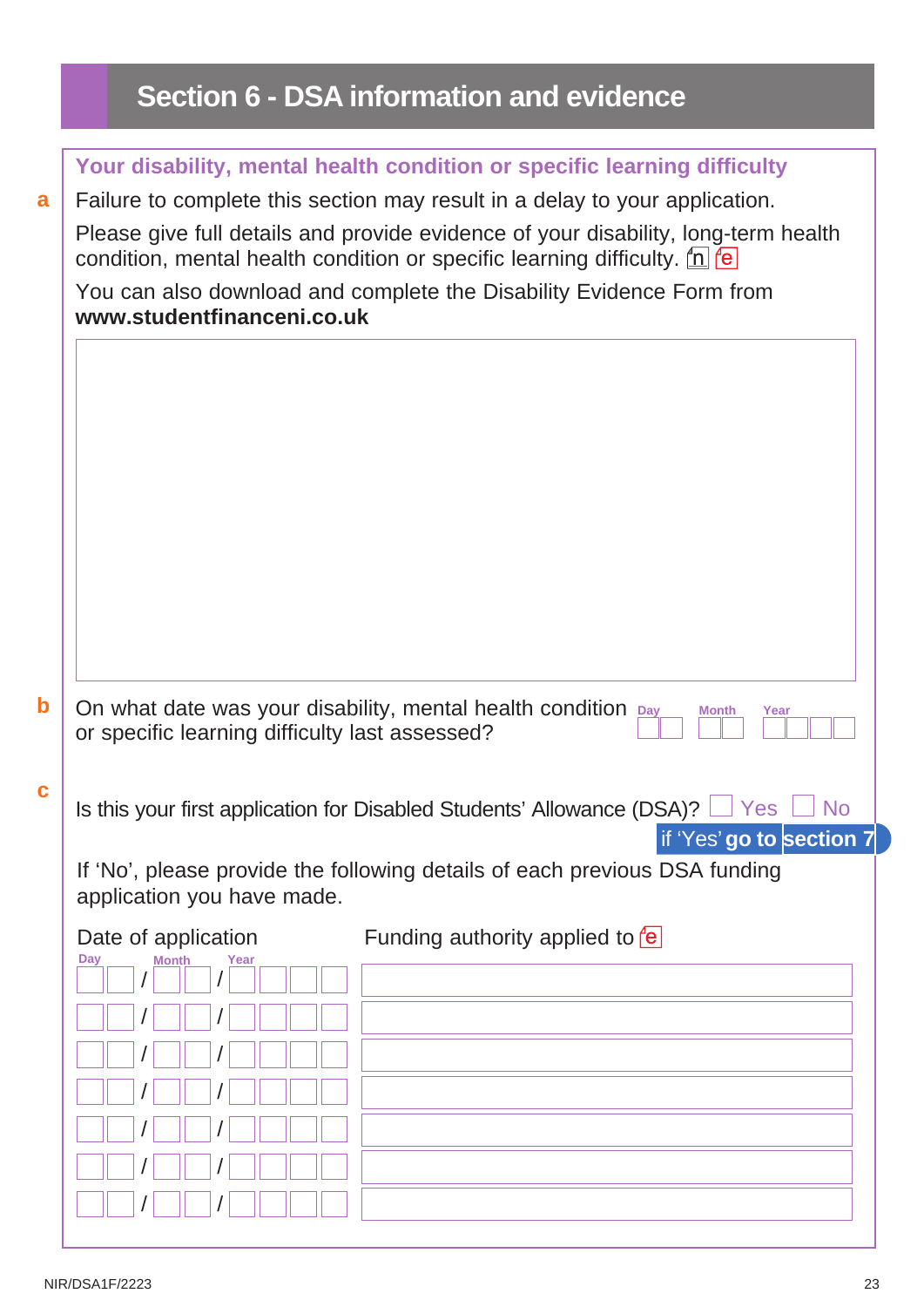## **Section 6 - DSA information and evidence** continued

If you cannot provide evidence of each previous DSA funding application you have made, please provide full details of the funding you received in the box below.

We may contact the relevant funding authorities for further information.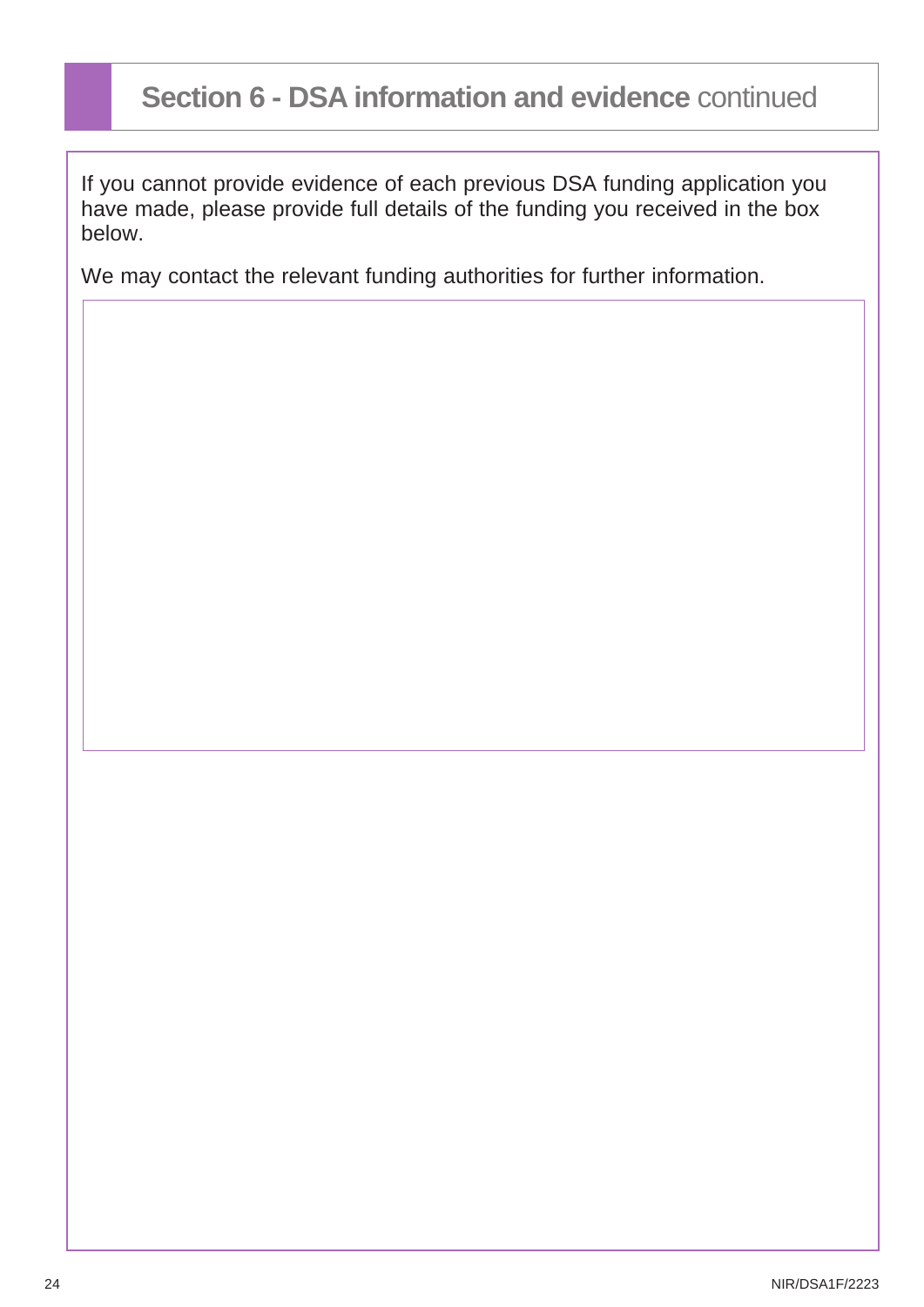#### <span id="page-24-0"></span>**Consent to DSA arrangements**

Please tick the boxes below if you consent to the following DSA arrangements. You have the right to withdraw your consent to us processing your personal information in relation to this application form. To withdraw your consent, please contact us in writing.

| I agree that Student Finance NI and the disability service at my university or |
|--------------------------------------------------------------------------------|
| college may exchange information about my application for DSA where this       |
| is necessary to make sure I get the help I need.                               |

 I agree that Student Finance NI and my DSA Needs Assessor may exchange information about my application for DSA where this is necessary to make sure I get the help I need.

 I agree that Student Finance NI and my DSA suppliers may exchange information about my application for DSA where this is necessary to make sure I get the help I need.

## **Section 8 - your bank or building society account details**

#### **UK bank or building society account details**

Where possible we will pay suppliers of your equipment or support services directly. However, please complete the section below so that we can pay you if we need to.

The account must be in your own name and be able to accept direct credits.

Sort code

Account number

Building society roll number

(if applicable)

| FIFI - FIFI - FIFI        |  |
|---------------------------|--|
| , , , , , , , , , , , , , |  |
|                           |  |
|                           |  |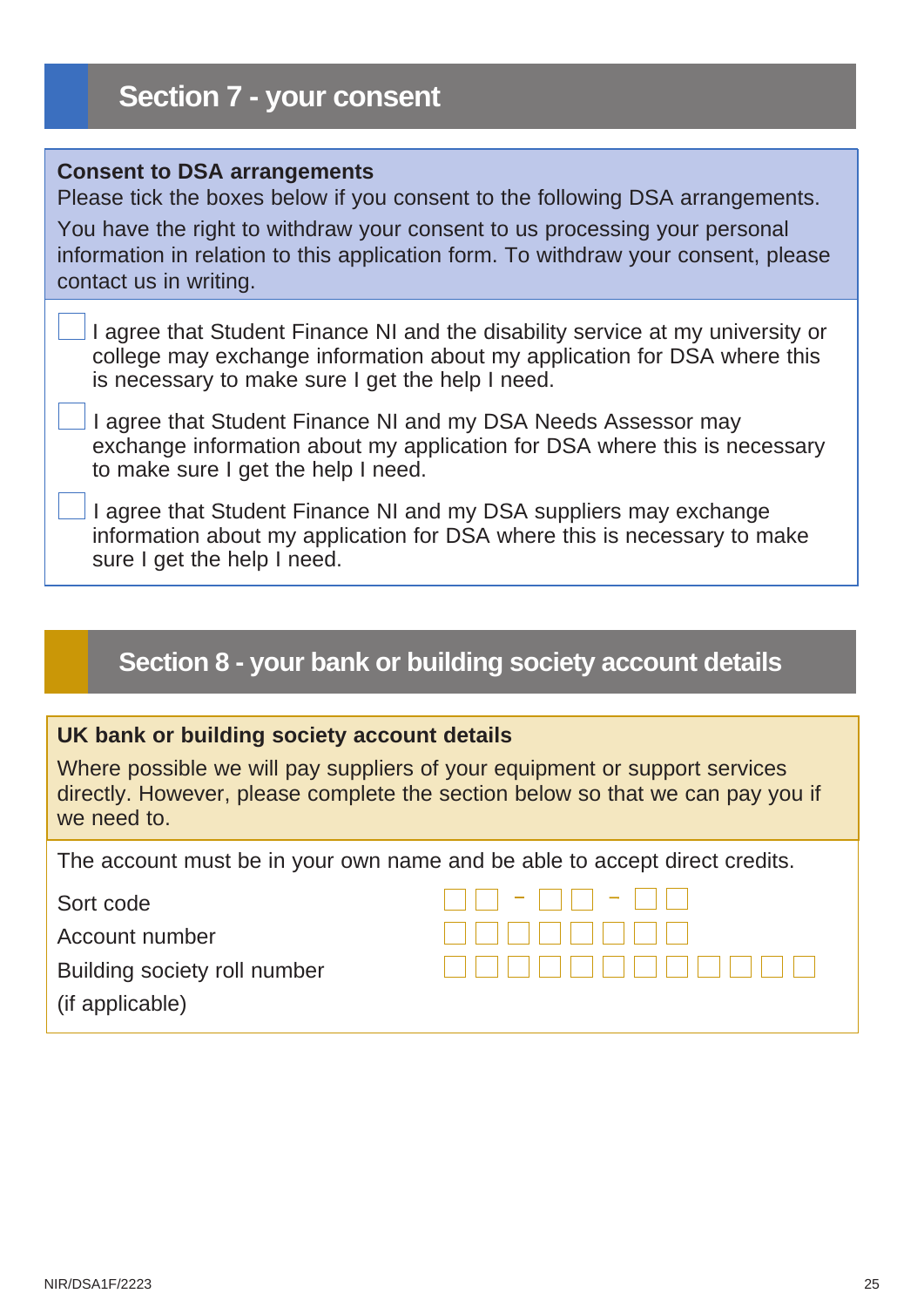**Terms and Conditions**

These terms and conditions ("terms") and applicable legislation apply to all of the student finance available to students for the academic year 2022/23.

I understand that I must read the specific terms about the student finance products available because they will affect me if I apply for them at any time in this academic year.

I understand that my application for student finance may be delayed unless I sign and date these terms.

### **Loan Contract**

- 1. I confirm I have read and understood these terms and A Guide to Terms and Conditions available at **[www.studentfinanceni.co.uk/terms-and-conditions](https://www.studentfinanceni.co.uk/terms-and-conditions)**
- 2. I confirm that to the best of my knowledge and belief, the information I have provided is true and complete. If it is not, I understand that I may not receive student finance, any support I have had may be withdrawn and I could be prosecuted.
- 3. I understand that student finance is provided to me by the Department for the Economy (the "Lender") which includes any persons acting on its behalf and any replacement(s) under Article 4(3) of the Education (Student Support) (Northern Ireland) Order 1998 as amended or replaced from time to time (the "Order").
- 4. I understand these terms, the Order and the regulations made under Article 3 of the Order will apply to any student finance provided to me by the Lender.
- 5. I understand that "student finance" in these terms means financial support by way of grant(s) and/or loan(s) made by the Lender under the regulations.
- 6. I understand that the Student Loans Company Limited ("SLC") and the Education Authority ("EA") carry out certain functions on behalf of the Lender.

### **My Obligations**

- 7. I understand that if I have:
	- i. reached the age of 18 years; and
	- ii. have entered into agreement(s) for a loan under the Order before I reached the age of 18 years,

I am agreeing to "ratify" any and all such student loans by signing these terms. This means that I confirm I entered into agreement(s) with the Lender and agree to the terms of any such previous agreement(s). If I have reached the age of 18 and refuse to "ratify" any previous agreement(s), I understand that I will not be eligible to get any further student finance under the regulations.

8. I agree to give SLC and EA any information they need in support of this application for student finance and to seek repayment.

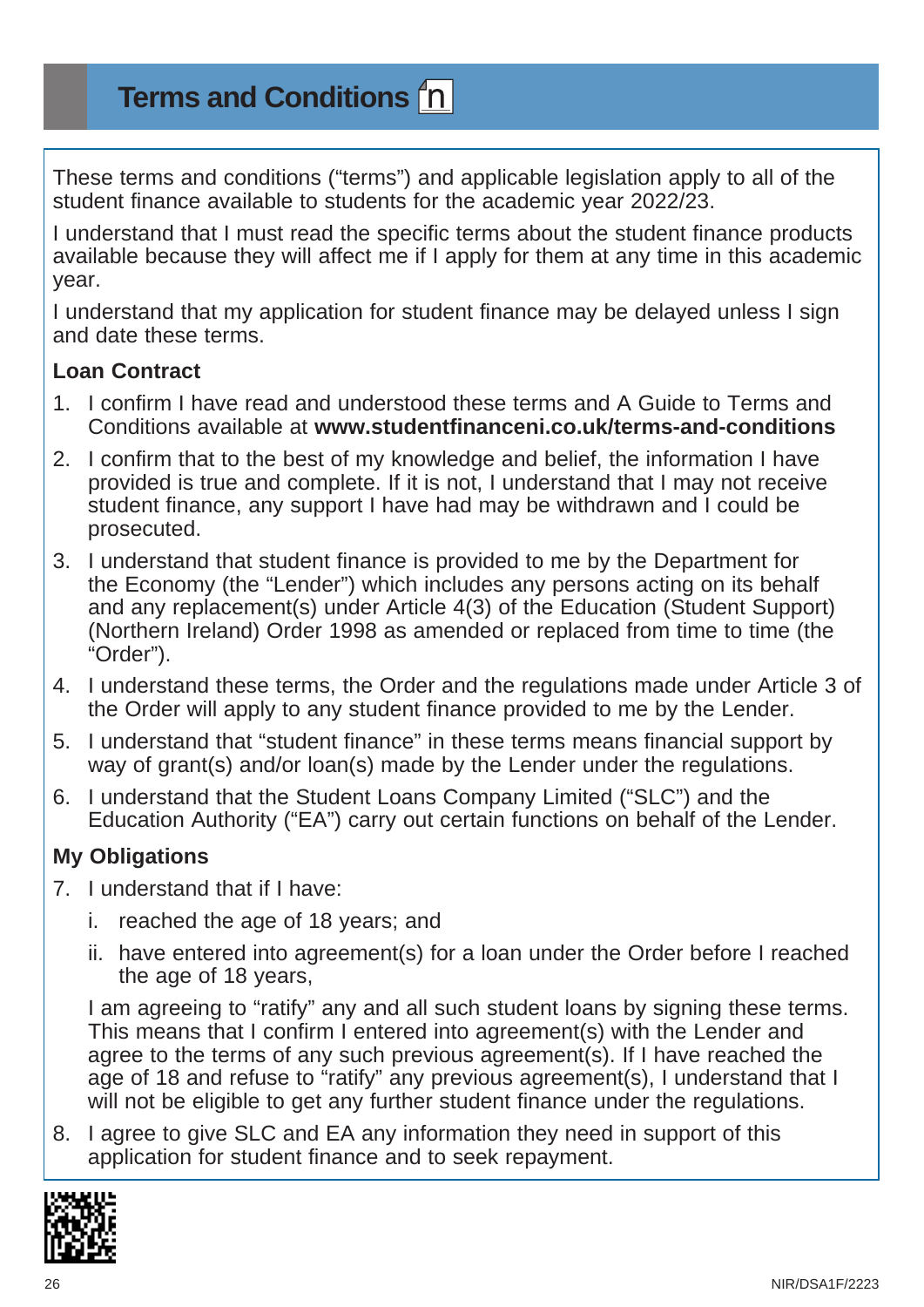- 9. I agree to tell SLC and EA immediately if my circumstances change in any way that might affect my entitlement to student finance. I understand that if I do not do this I may not get any further payments and I may have to repay the student finance I have already received. I agree that from the date I submit my student finance application until my loan(s), together with all and any interest, penalties and charges which apply, is fully repaid I must tell SLC and EA about any changes in my personal details (including my National Insurance number) and contact details I have provided.
- 10. I agree that if I get an overpayment of student finance, I need to repay this in full and that any overpayment may be taken from any future entitlement to student finance.
- 11. I agree that I will repay the Lender any loan(s), together with all and any interest, penalties and charges which apply. I understand that this repayment will be due by me to the Lender as a debt. If I breach any of the terms of my loan, I agree to pay any charges and penalties which apply under the Order and the regulations. I understand that I will repay my loan(s) through the United Kingdom ("UK") tax system and/or I may repay SLC directly. If I live abroad, I will repay my loan(s) to SLC directly.
- 12. I agree that any loan(s) made to me in accordance with the regulations once my application is accepted by the Lender is a/are contract(s) between me and the Lender. I understand that I am liable for my loan(s) and will be charged interest from the first payment of the loan advance by the Lender.
- 13. I agree to tell SLC if I leave the UK to live outside the UK or if for any other reason I am outside the UK tax system for more than three months.

## **Legal Action and Applicable Law**

14. In the event of any legal action, I agree that the laws of Northern Ireland will apply and that the courts of that part of the UK will hear any legal action. If my address is outside the UK the laws of the part of the UK where my education provider is situated will apply and the courts of that part of the UK will hear any legal action. I agree that the Lender has the right to take legal action against me in any other court with jurisdiction.

### **Sharing Information**

- 15. If I am in breach of these terms and/or the regulations I agree that the Lender may share information held about me and my account with third parties, including the government or a government agency of another country, who may help to locate me and/or help take action to recover any payments I owe.
- 16. I confirm where I have provided any personal information about any other person in my student finance application, I have done so with their consent.
- 17. I understand that SLC will process my personal data in line with the Privacy Notice available at **[www.studentfinanceni.co.uk/privacy-notice](http://www.studentfinanceni.co.uk/privacy-notice)** which may be updated from time to time.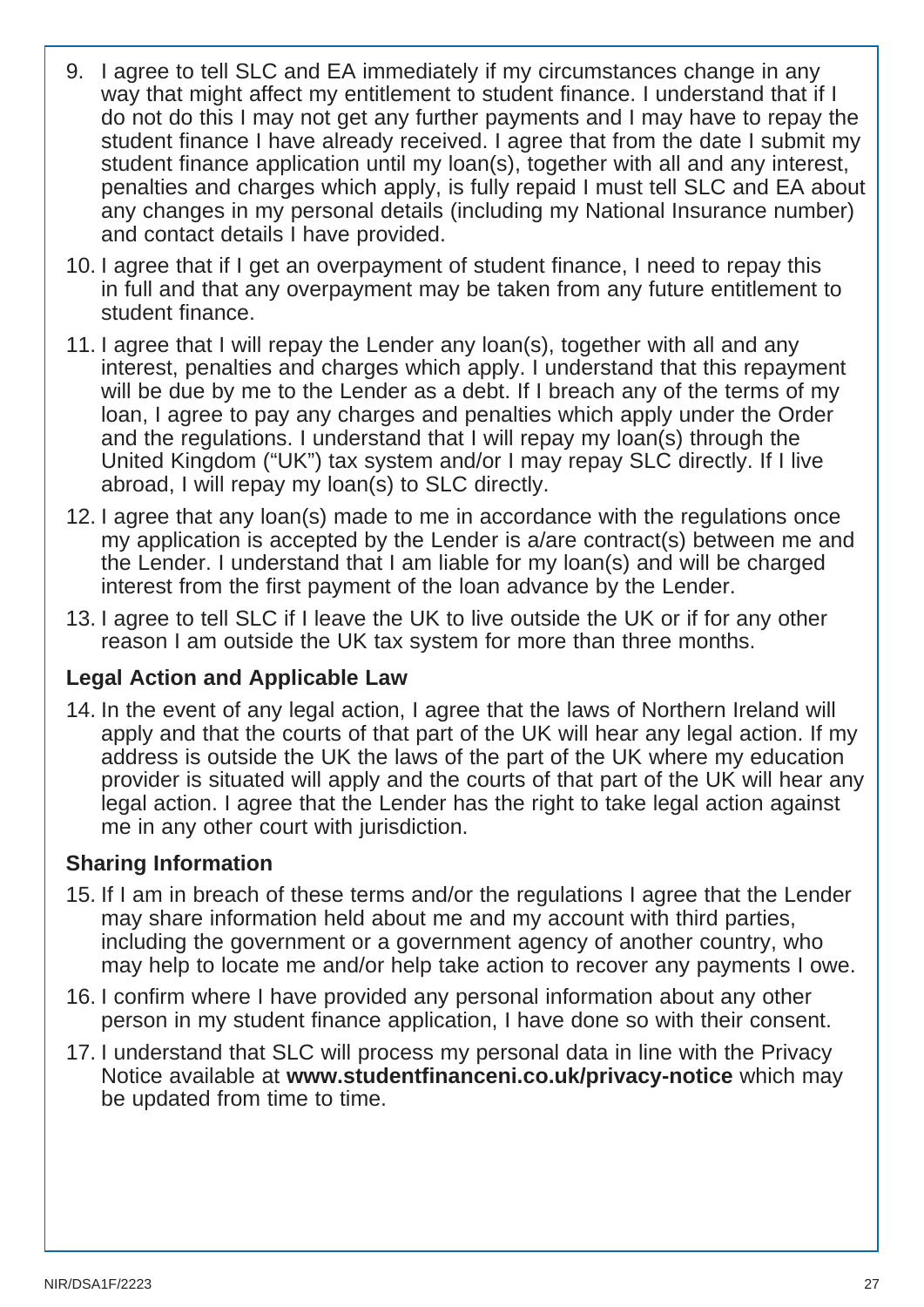### **Disabled Students' Allowance ("DSA")**

This section applies if I apply for DSA this academic year.

- 18. I understand that any equipment I receive through DSA must be used for my course of study and that I am responsible for paying any repair costs.
- 19. I understand SLC reserves the right to pay the suppliers of any approved equipment and support directly. I will be notified if SLC will make payments directly to suppliers on my behalf.

### **Childcare Grant ("CCG")**

This section applies if I apply for CCG this academic year.

- 20. I understand that if I do not provide the evidence of childcare costs within the timescales set, I may lose my entitlement. If my childcare costs are different from the estimates I have provided, further payments of my CCG may increase or decrease accordingly. If no further CCG payments are due to be paid to me, I may be liable to repay any difference.
- 21. I understand that if I do not take up my childcare, or if I change to a childcare provider who is not registered or approved, I will have to pay back any overpayment.
- 22. I confirm that neither I nor my husband, wife, civil partner or cohabiting partner have chosen to receive support for childcare from:
	- i. the childcare element of Working Tax Credit;
	- ii. the childcare element of Universal Credit;
	- iii. Tax-free Childcare; or
	- iv. a healthcare bursary or Scottish Healthcare Allowance;

and I agree to tell the EA and SLC immediately if I or my husband, wife, civil partner or cohabiting partner does receive this support. I understand that SLC may share my personal data with HMRC to check whether I get childcare support.

| <b>Customer Reference Number</b><br>Your full name |              |                                             |
|----------------------------------------------------|--------------|---------------------------------------------|
| (in BLOCK CAPITALS)<br>Your signature              | $\mathbf{X}$ | Today's Day<br><b>Month</b><br>Year<br>date |
|                                                    |              |                                             |
|                                                    |              |                                             |
|                                                    |              |                                             |
|                                                    |              |                                             |
|                                                    |              |                                             |
|                                                    |              |                                             |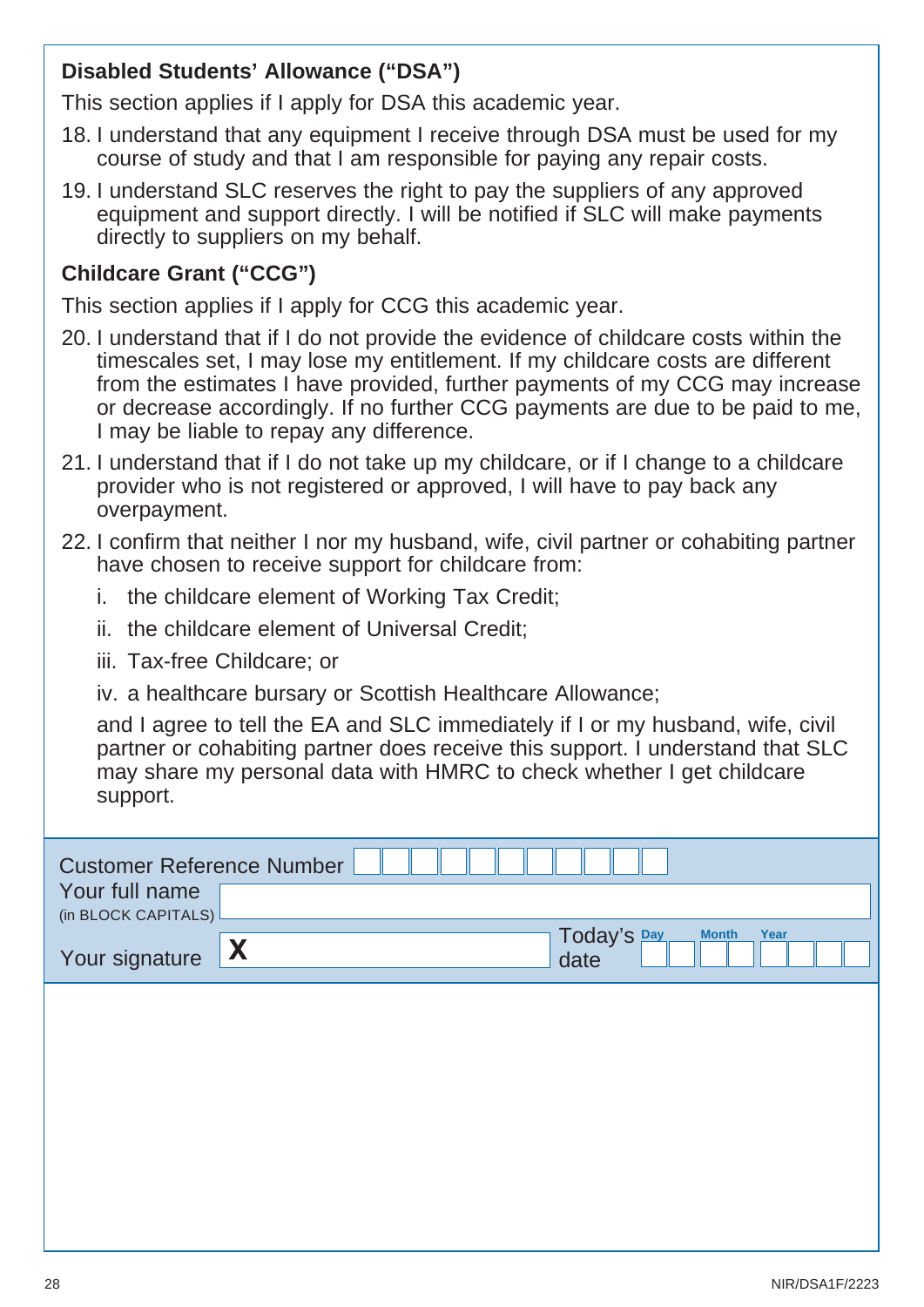## **Confidential Equal opportunities questionnaire**

Please read the Equal Opportunities Monitoring information note on page 30 before completing this questionnaire. Tick all the boxes that apply to you.

#### **Your answers are voluntary and will not affect your application for student finance.**

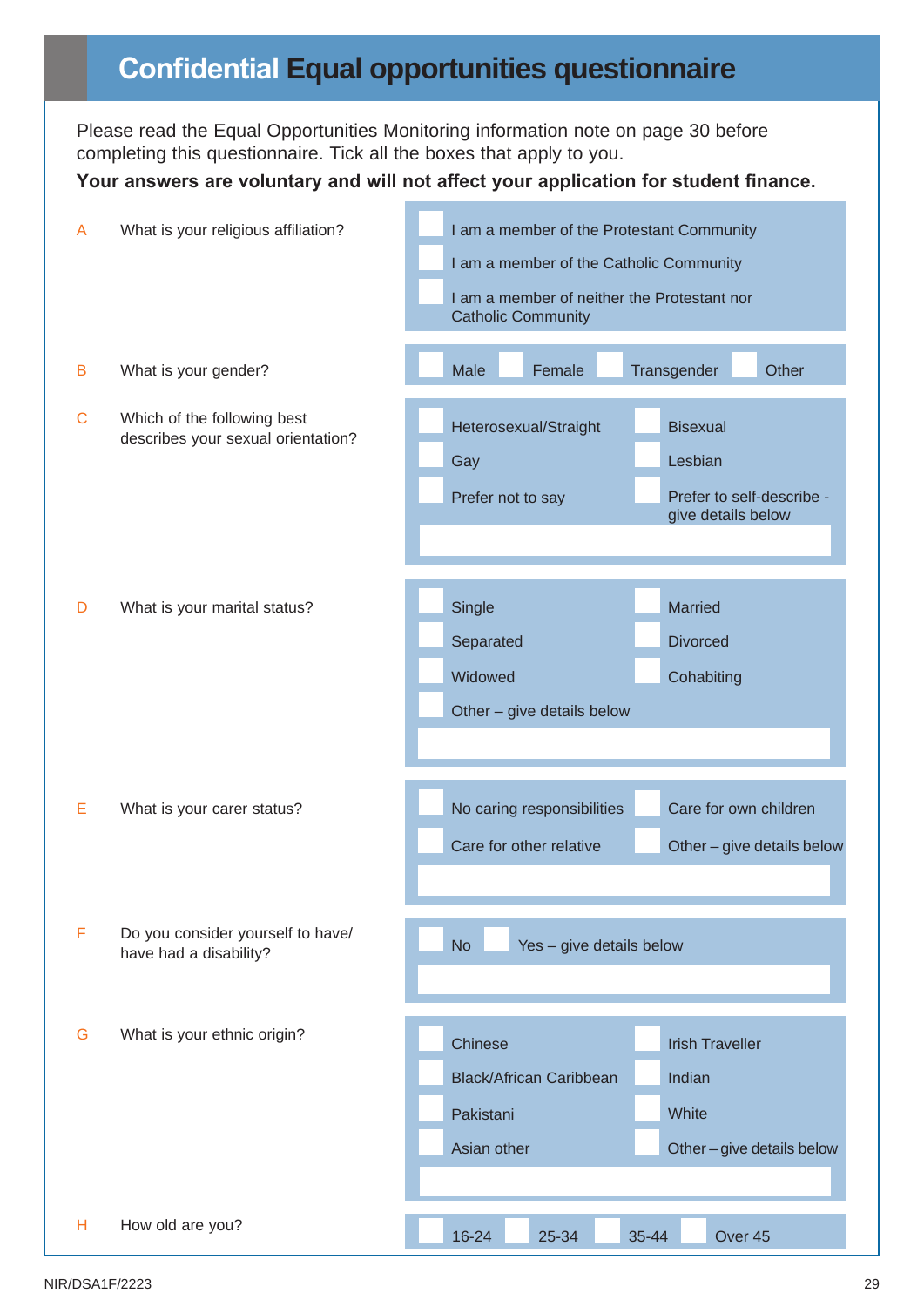## **Equal Opportunities Monitoring**

Under Section 75 of the Northern Ireland Act (1998), the EA shall, in carrying out all their functions, powers and duties, have due regard to the need to promote equality of opportunity

- (a) between persons of different religious belief, political opinion, racial group, age, marital status or sexual orientation;
- (b) between men and women generally;
- (c) between persons with a disability and persons without; and
- (d) between persons with dependants and persons without.

In order to monitor the uptake of services provided by the EA and the impact of policies, applicants are requested to provide information in relation to the above categories.

Access to Section 75 monitoring information will be strictly controlled and will not be available to those considering your application. Monitoring will involve the use of statistical summaries of information in which the identities of individuals will not appear. This information will not be available for any purposes other than for Section 75 monitoring.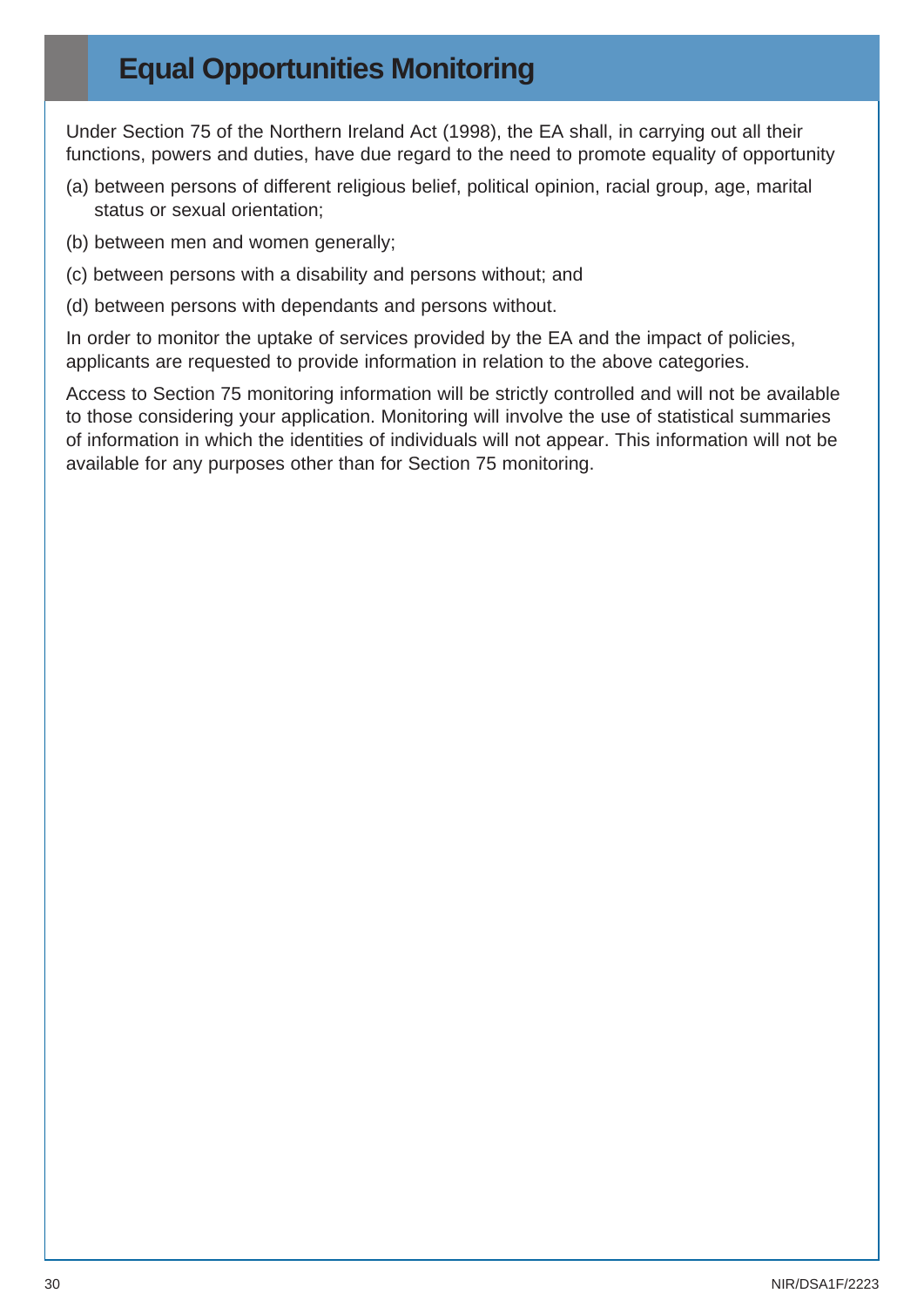## **Checklist**

Before returning this form, please make sure you have done the following: Signed and dated the terms and conditions.

 Enclosed all the evidence items (for example passport, birth/adoption certificate, declaration of identity) as requested in the DSA1 notes. Any original evidence will be returned to you as soon as possible. For

Enclosed supporting evidence of your disability as requested in the DSA<sub>1</sub> notes

Ensured that your university or college has completed section 5, if applicable.

#### **Open University students**

If you are an **Open University student** you will need to post your DSA form to the Open University Belfast office at the address below for them to complete section 5:

Disability Project Officer 110 Victoria Street **Belfast** BT1 3GN

You should post your ID documents, if required, directly to the SFNI office at the address below. Please ensure to attach a note to indicate that you are applying for DSA and your form has been forwarded to the Open University who will send it to SFNI on your behalf once they have completed the relevant sections.

Please also give details of your home address to enable SFNI to return your original documents.

Student Finance NI DSA Office Ballee Centre Ballee Road West **Ballymena** BT42 2HS

### **Non-Open University students**

You must return your completed form to your local Student Finance NI (SFNI) office. You can find their address at **[www.studentfinanceni.co.uk](https://www.studentfinanceni.co.uk/)**

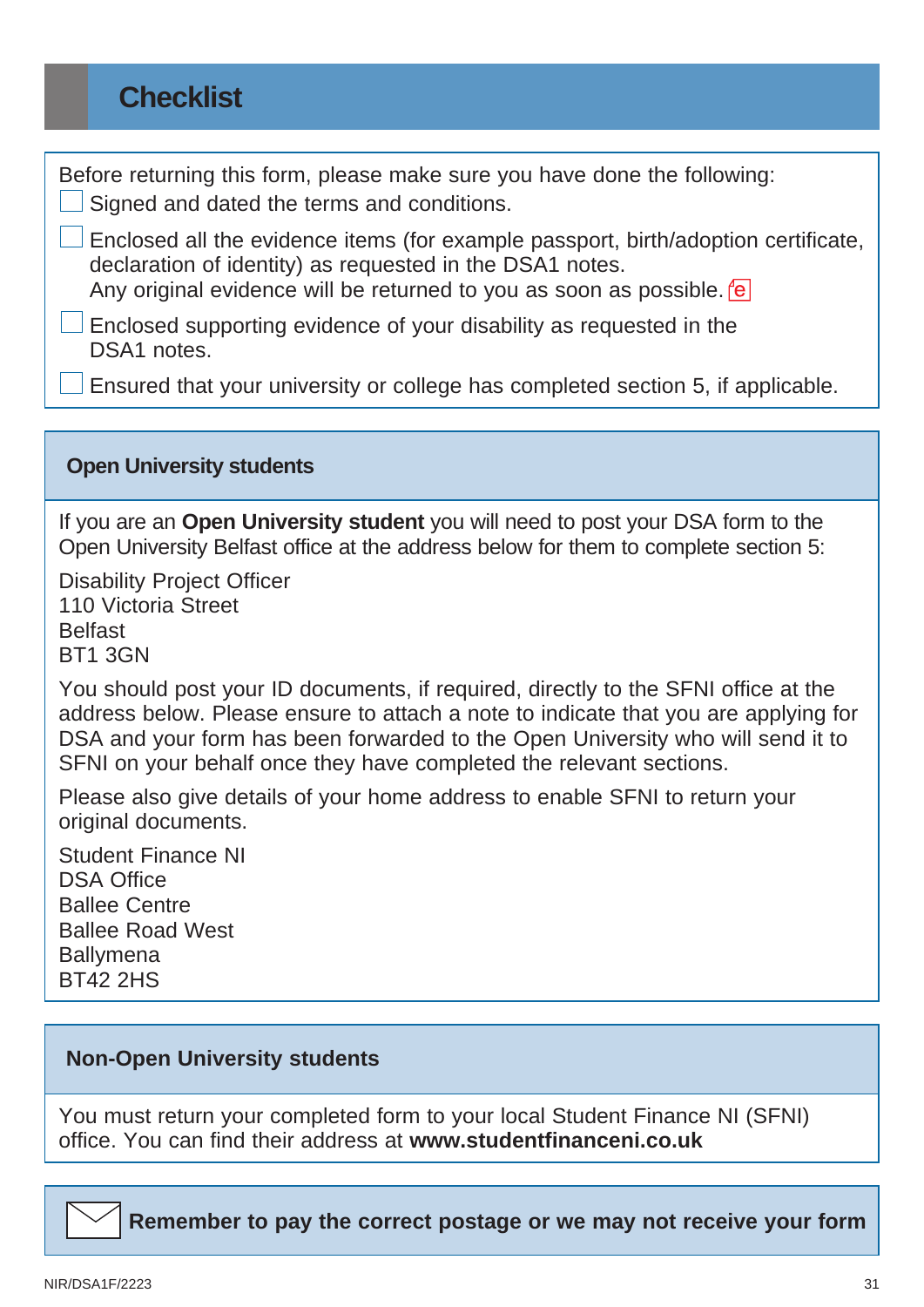# **Additional notes**

If you are providing extra information below please clearly mark what section and question the information is about.